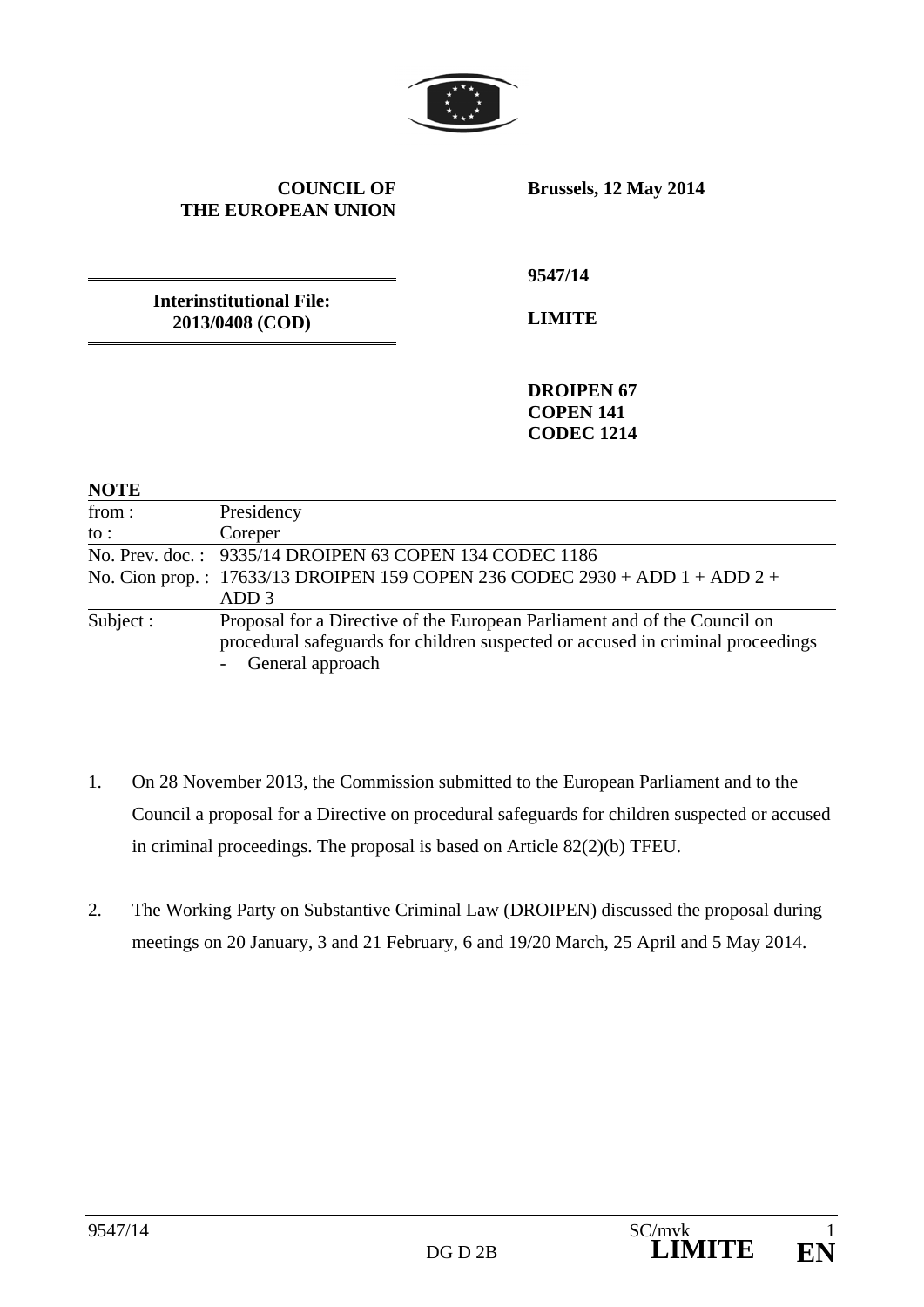- 3. During its deliberations, the Working Party took account of the views that had been expressed by the Fundamental Rights Agency (FRA) in the margins of the DROIPEN meeting on 21 February 2014 **<sup>1</sup>** , and of the opinion provided by the European Economic and Social Committee **<sup>2</sup>** .
- 4. On 4 March 2014, the JHA Council discussed some selected issues and provided guidance to the work in the preparatory bodies.**<sup>3</sup>**
- 5. The text as it results from the DROIPEN meeting on 5 May 2014 is set out in the Annex. The Presidency considers that this text is ripe for reaching a general approach, which will then constitute the basis for negotiations with the European Parliament in the context of the ordinary legislative procedure of Article 294 TFEU.
- 6. Coreper is invited to lift any outstanding reservations, if that is possible see in particular footnotes 13 and 35 - and to decide submitting the text to the JHA Council on 6 June 2014 so as to allow it to reach such a general approach.

\_\_\_\_\_\_\_\_\_\_\_\_\_\_\_\_\_\_\_\_

 **1** See doc. 7047/14.

**<sup>2</sup>** Opinion delivered on 25 March 2014.

**<sup>3</sup>** See doc. 6403/14.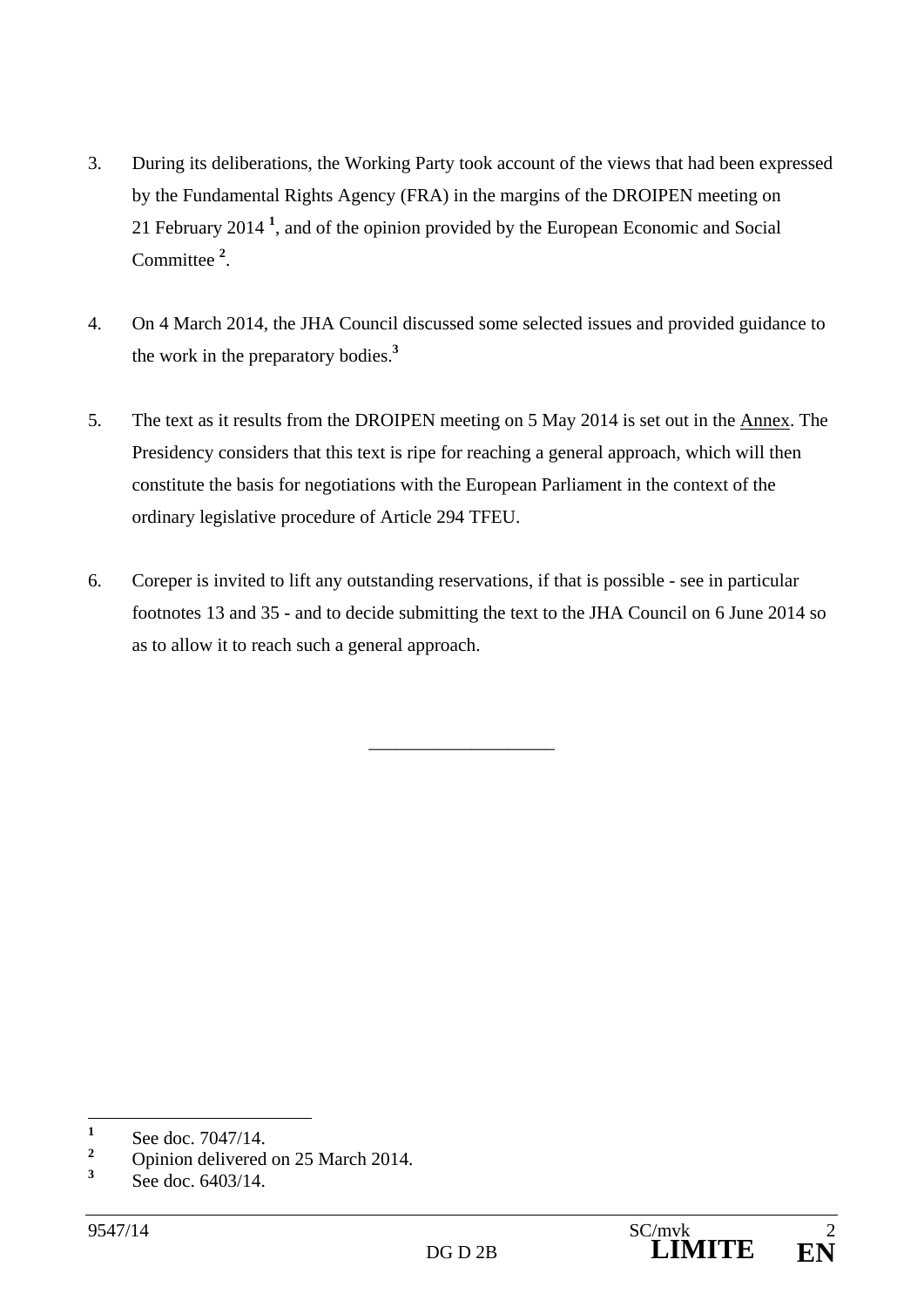### Proposal for a

## **DIRECTIVE OF THE EUROPEAN PARLIAMENT AND OF THE COUNCIL**

### **on procedural safeguards for children suspected or accused in criminal proceedings**

## THE EUROPEAN PARLIAMENT AND THE COUNCIL OF THE EUROPEAN UNION,

Having regard to the Treaty on the Functioning of the European Union, and in particular Article  $82(2)(b)$  thereof. Having regard to the proposal from the European Commission, After transmission of the draft legislative act to the national Parliaments, Having regard to the opinion of the European Economic and Social Committee**<sup>4</sup>** ,

Having consulted the Committee of the Regions**<sup>5</sup>** ,

Acting in accordance with the ordinary legislative procedure,

### Whereas:

- (1) The purpose of this Directive is to establish procedural safeguards to ensure that children who are suspected or accused in criminal proceedings are able to understand and follow those proceedings, to enable such children to exercise their right to a fair trial and to prevent re-offending by children and foster their social integration.
- (2) By establishing minimum rules on the protection of procedural rights of suspects or accused persons, this Directive should strengthen the trust of Member States in the criminal justice systems of other Member States and can thus help improve mutual recognition of decisions in criminal matters. Such common minimum rules should also remove obstacles to the free movement of citizens throughout the territory of the Member States.

 **4** Opinion of 25 March 2014.

**<sup>5</sup>** See renunciation letter of 14 April 2014.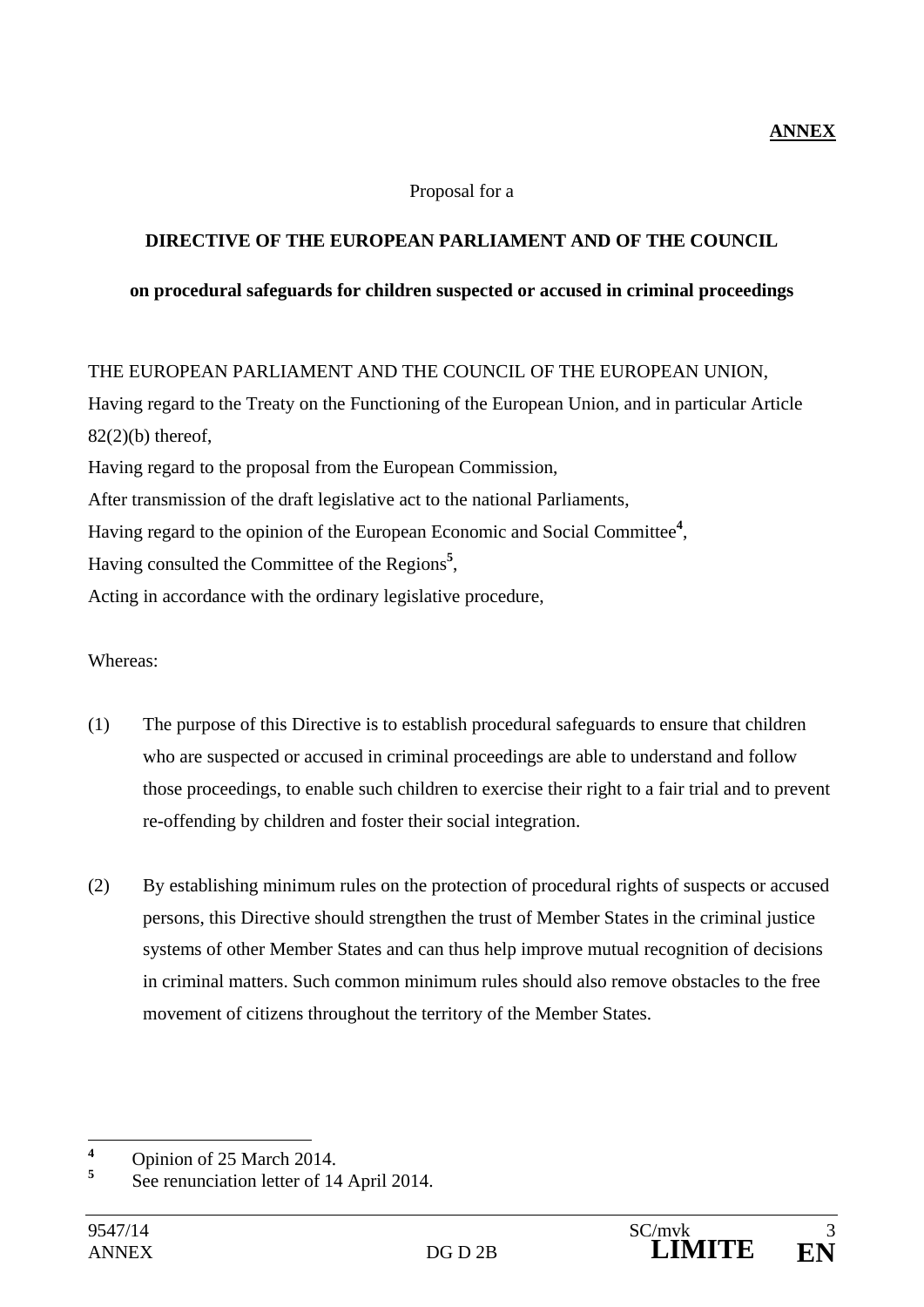- (3) Although the Member States are parties to the European Convention for the Protection of Human Rights and Fundamental Freedoms, the International Covenant on Civil and Political Rights and the United Nations Convention on the Rights of the Child, experience has shown that this in itself does not always provide a sufficient degree of trust in the criminal justice systems of other Member States.
- (4) **On 30 November 2009, the Council adopted a Resolution on a Roadmap for strengthening the procedural rights of suspected or accused persons in criminal proceedings ('the Roadmap').**<sup>6</sup>  **Taking a step-by-step approach, the Roadmap calls for the adoption of measures regarding the right to translation and interpretation (measure A), the right to information on rights and information about the charges (measure B), the right to legal advice and legal aid (measure C), the right to communicate with relatives, employers and consular authorities (measure D), and special safeguards for suspects or accused persons who are vulnerable (measure E). The Roadmap emphasises that the order of the rights is only indicative and thus implies that it may be changed in accordance with priorities. The Roadmap is designed to operate as a whole; only when all its components are implemented will its benefits be felt in full.**
- **(4a) On 11 December 2009, the European Council welcomed the Roadmap and made it part of the Stockholm programme — An open and secure Europe serving and protecting citizens (point 2.4).**<sup>7</sup> **The European Council underlined the non-exhaustive character of the Roadmap, by inviting the Commission to examine further elements of minimum procedural rights for suspects and accused persons, and to assess whether other issues, for instance the presumption of innocence, need to be addressed, in order to promote better cooperation in that area.**

 $\overline{a}$ 

**<sup>6</sup>** OJ C 295, 4.12.2009, p. 1.

**<sup>7</sup>** OJ C 115, 4.5.2010, p.1.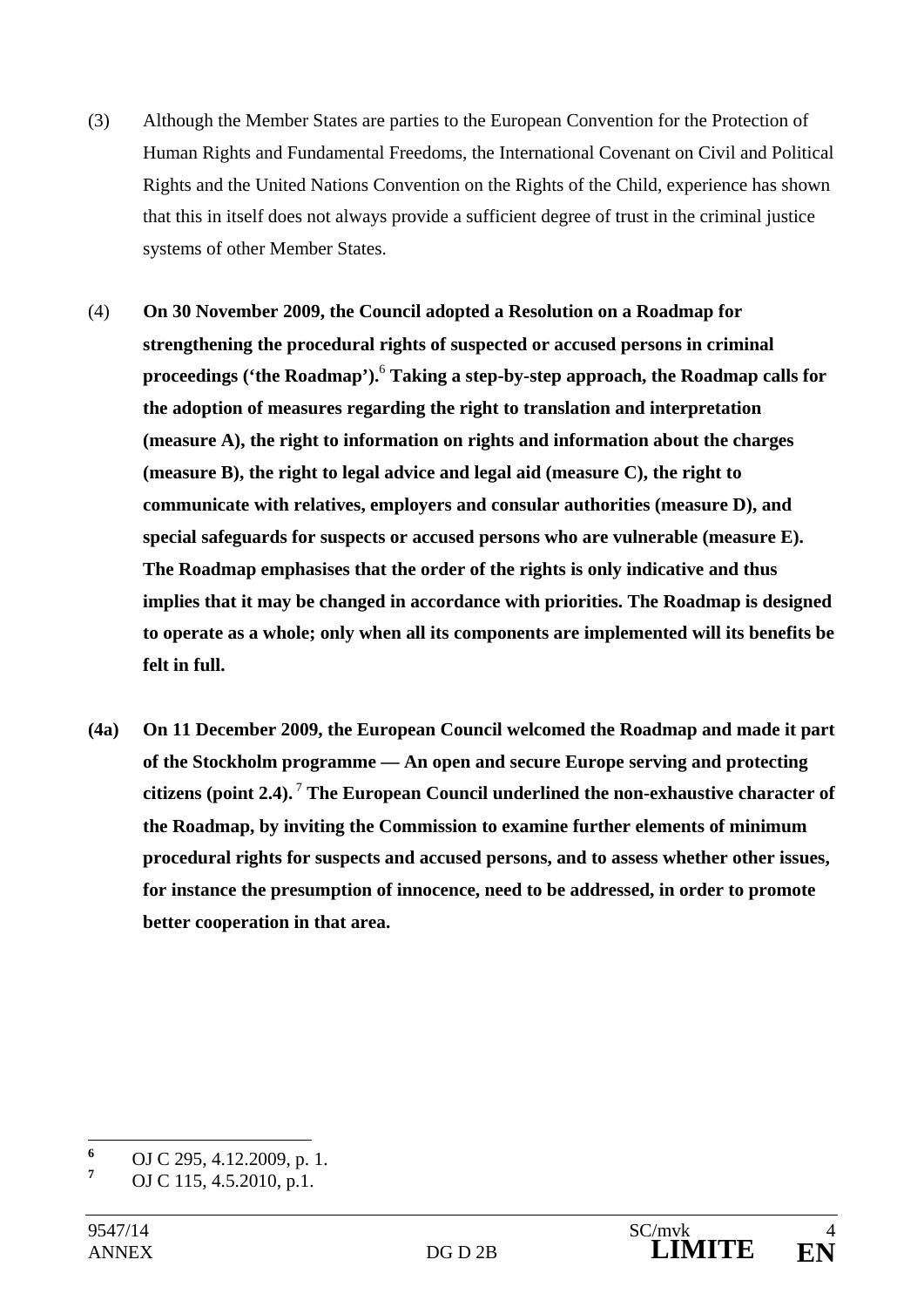- (5) Three measures have been adopted to date, namely Directive 2010/64/EU of the European Parliament and of the Council<sup>8</sup>, Directive 2012/13/EU of the European Parliament and of the Council **<sup>9</sup>** and Directive 2013/48/EU of the European Parliament and the Council **<sup>10</sup>**.
- (6) This Directive promotes the rights of the child, taking into account the Guidelines of the Council of Europe on child-friendly justice.
- (7) Children who are suspects or accused in criminal cases should be given special attention in order to preserve their potential for development and reintegration into society.
- (8) This Directive should apply to children meaning persons under the age of 18 from the time **when they are made aware by the competent authorities of a Member State that they are suspected or accused of having committed a criminal offence. In respect of children subject to European arrest warrant proceedings, the relevant provisions of this Directive should apply from the time of their arrest in the executing Member State.**
- (9) [deleted]
- (10) When, at the time a person becomes a suspect or accused person in criminal proceedings, that person is above the age of 18, Member States are encouraged to apply the procedural safeguards foreseen by this Directive until this person reaches the age of 21, **at least as regards offences that are committed by the same suspect or accused person and that are jointly investigated and prosecuted as they are inextricably linked to offences where criminal proceedings started against that person before the age of 18**.

 **8** Directive 2010/64/EU of the European Parliament and of the Council of 20 October 2010 on the right to interpretation and translation in criminal proceedings (OJ L 280, 26.10.2010, p.1). **9**

Directive 2012/13/EU of the European Parliament and of the Council of 22 May 2012 on the right to information in criminal proceedings (OJ L 142, 1.6.2012, p.1).

<sup>&</sup>lt;sup>10</sup> Directive 2013/48/EU of the European Parliament and the Council of 22 October 2013 on the right of access to a lawyer in criminal proceedings and European arrest warrant proceedings and on the right to have a third party informed upon deprivation of liberty, and to communicate with third persons and with consular authorities (OJ L 294, 6.11.2013, p. 1).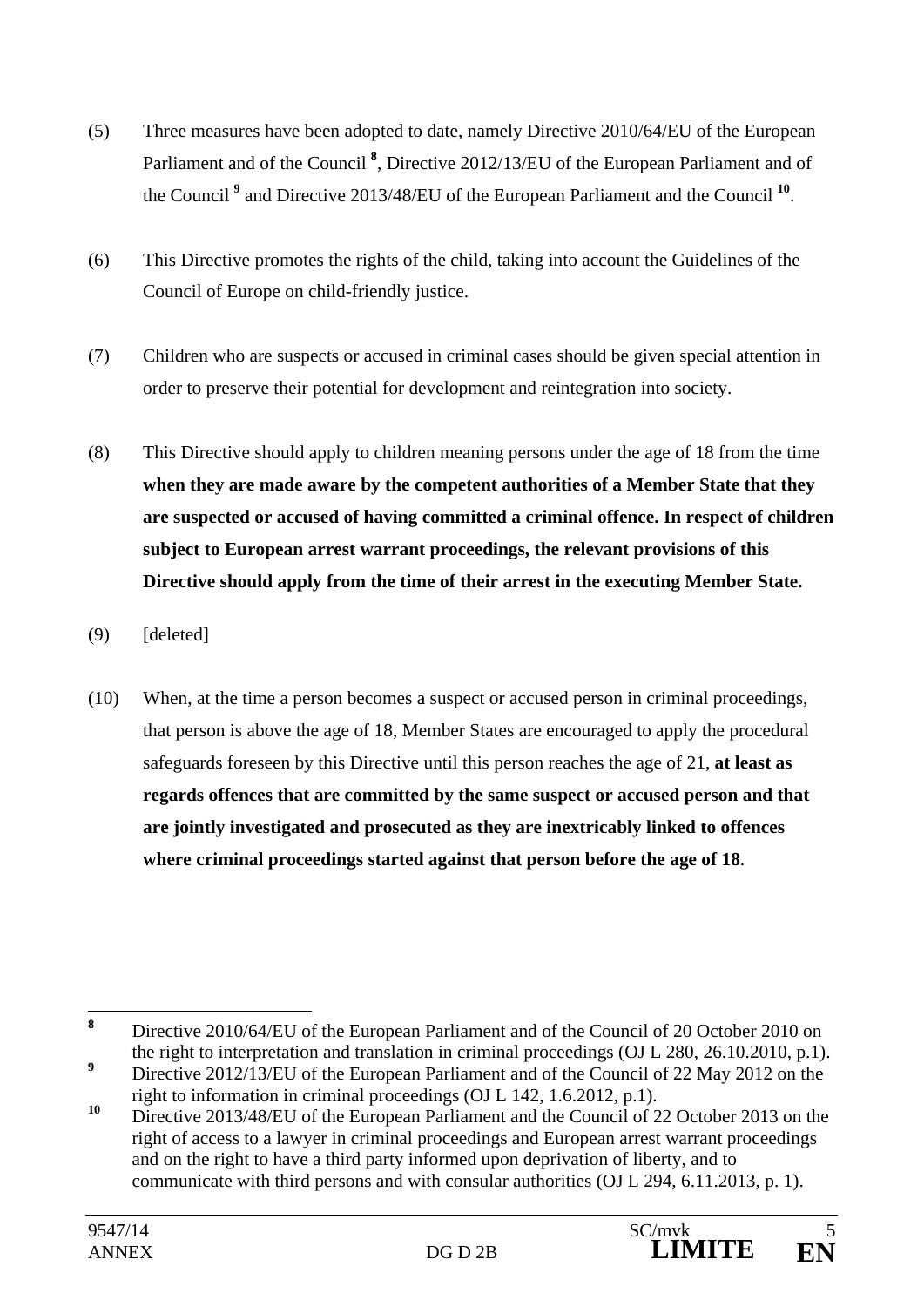- (11) Member States should determine the age of children on the basis of the children's own statements, checks of their civil status, documentary research, other evidence and, if such evidence is unavailable or inconclusive, on the basis of a medical examination.
- **(11a) The application of this Directive should be excluded in respect of some minor offences. However, such exclusion should not be made where the suspect or accused person is deprived of liberty; in such situation, the Directive shall in any case fully apply, in accordance with its provisions.**
- **(11b) In some Member States an authority other than a court having jurisdiction in criminal matters has competence for imposing sanctions other than deprivation of liberty in relation to relatively minor offences. That may be the case, for example, in relation to traffic offences which are committed on a large scale and which might be established following a traffic control. In such situations, it would be unreasonable to require that the competent authorities ensure all the rights under this Directive. Where the law of a Member State provides for the imposition of a sanction regarding minor offences by such an authority and there is either a right of appeal or the possibility for the case to be otherwise referred to a court having jurisdiction in criminal matters, this Directive should therefore apply only to the proceedings before that court following such an appeal or referral.**
- **(11c) In some Member States certain minor offences, in particular minor traffic offences, minor offences in relation to general municipal regulations and minor public order offences, are considered to be criminal offences. In such situations, it would be unreasonable to require that the competent authorities ensure all the rights under this Directive. Where the law of a Member State provides in respect of minor offences that deprivation of liberty cannot be imposed as a sanction, this Directive should therefore apply only to the proceedings before a court having jurisdiction in criminal matters.**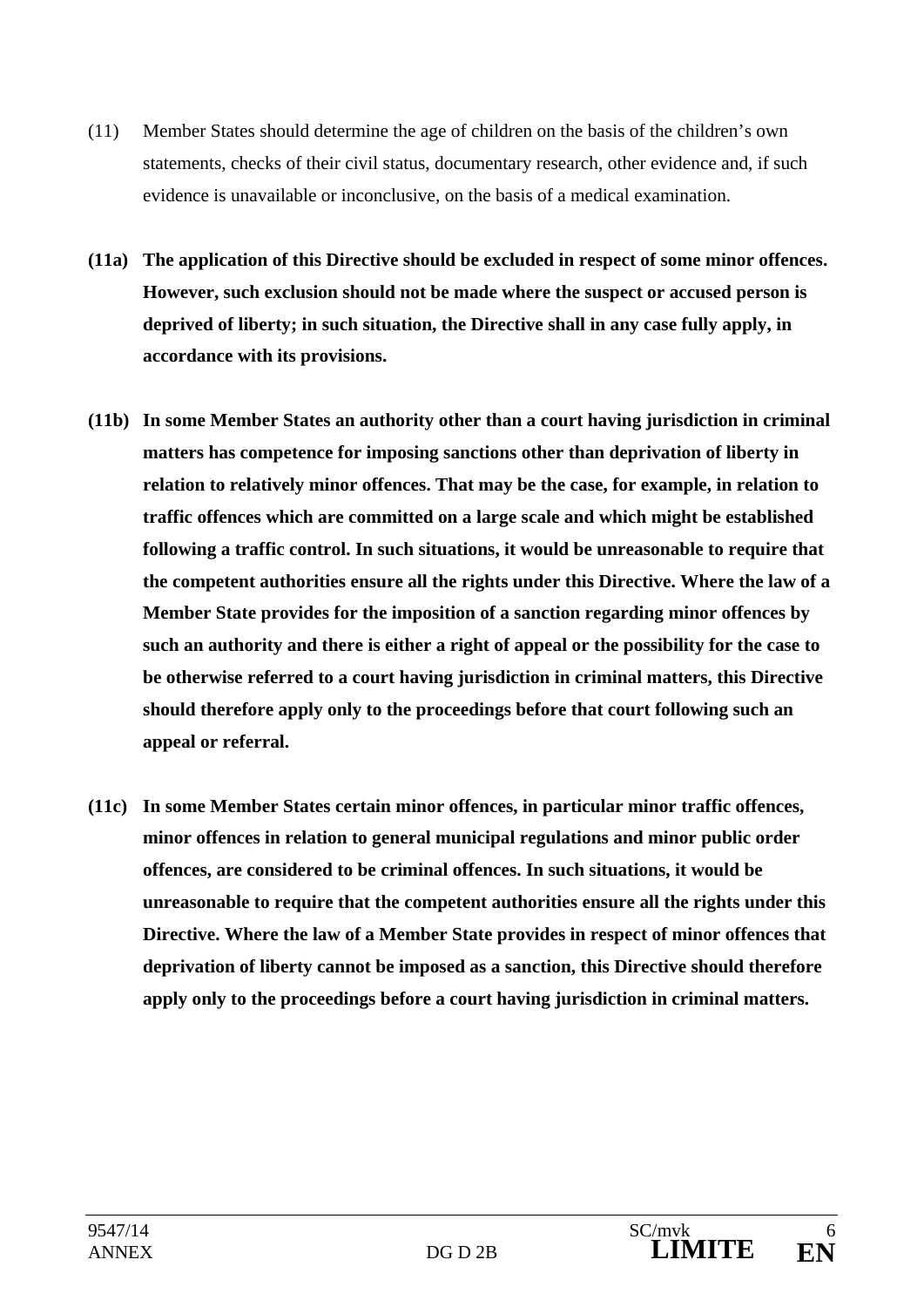- **(11d) In certain Member States children who have committed an act qualified as an offence are subject to proceedings which may not lead to the imposition of any criminal sanction, but which may lead to the imposition of restrictive measures, for instance protection measures, correction measures and education measures, with a view to promoting the proper conduct of the children, bringing about favourable changes in the children's personality and behaviour, and helping them to integrate in society. Such proceedings do not fall within the scope of this Directive.**
- (12) This Directive should be implemented taking into account the provisions of Directive 2012/13/EU and Directive 2013/48/EU. Information with regard to minor offences should be provided under the same conditions as provided for by Article 2(2) of Directive 2012/13/EU. However, this Directive provides further complementary safeguards with regard to information to be provided to a holder of parental responsibility and **concerning assistance by a lawyer** in order to take into account the specific needs of children.
- (13) If a child is deprived of liberty, the Letter of Rights provided to the child pursuant to Article 4 of Directive 2012/13/EU should include clear information on the child's rights under this Directive.
- (14) The term "holder of parental responsibility" means any person having parental responsibility over a child as defined in Council Regulation (EC) 2201/2003 **<sup>11</sup>**. Parental responsibility means all rights and duties relating to the person or the property of a child which are given to a natural or legal person by judgment, by operation of law or by an agreement having legal effect, including rights of custody and rights of access.

 $11$ **<sup>11</sup>** Council Regulation (EC) 2201/2003 of 27 November 2003 concerning jurisdiction and the recognition and enforcement of judgments in matrimonial matters and the matters of parental responsibility (OJ L 338, 23.12.2003, p. 1).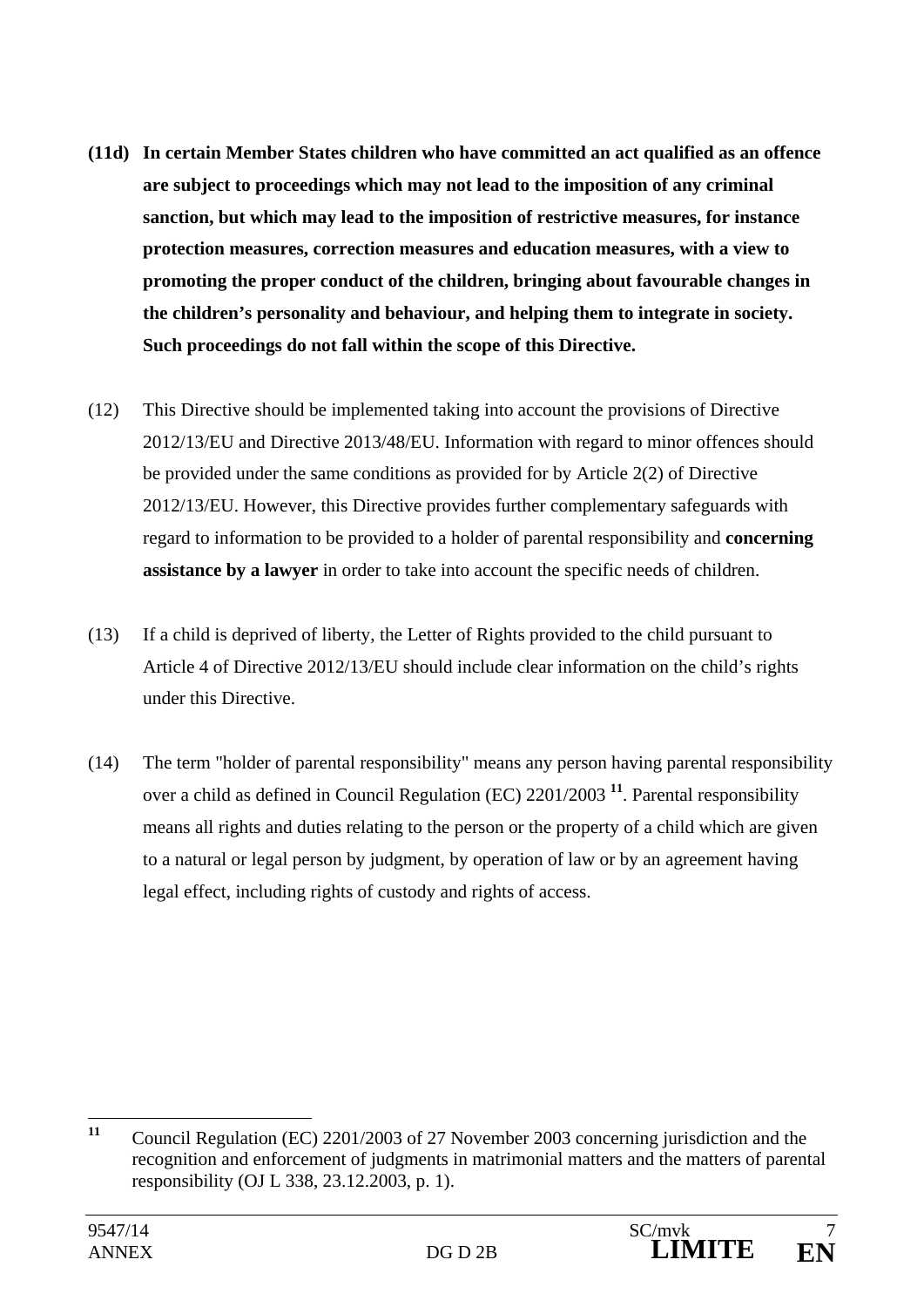- (15) **Since children are vulnerable and are not always able to fully understand and follow criminal proceedings,** Member States should inform **a** holder of parental responsibility about applicable procedural rights, either orally or in writing. **If there are two holders of parental responsibility, Member States should inform both holders, unless this is not practicable.** This information should be provided **as soon as possible** and in such detail as is necessary to safeguard the fairness of the proceedings and the effective exercise of the rights of defence of the child. **In certain circumstances, the information should be provided to another appropriate adult nominated by the child or to a person designated by the competent authority. In the circumstance that no holder of parental responsibility can be reached or his or her identity is unknown, the Member States should only make use of the possibility to inform a person other than a holder of parental responsibilty when they have done concrete efforts to reach a holder of parental responsibilty or to obtain his or her identity.**
- **(16) Children have the right of access to a lawyer in accordance with Directive 2013/48/EU. That Directive applies in its entirety, including,** *inter alia***, the derogations for compelling reasons set out in Article 3(6) of that Directive. In no way, this Directive can limit the rights provided for in that Directive.**
- **(17) Children are vulnerable and are not always able to fully understand and follow criminal proceedings. Therefore, where children have the right of access to a lawyer in accordance with Directive 2013/48/EU, they should be assisted by a lawyer when they are questioned by the police or by other law enforcement or judicial authorities, including during the trial, or when they are deprived of liberty, unless the deprivation of liberty is supposed to last only for a short period of time, for example where the deprivation of liberty has as purpose to surrender the child to a holder of parental responsibility or to another appropriate adult designated by the competent authority, or to bring the child before a court in the event of an unexcused absence. When children should be assisted by a lawyer in accordance with this Directive, Member States should arrange a lawyer to assist the child concerned when such lawyer has not been arranged by the child itself or by a holder of parental responsibilty.**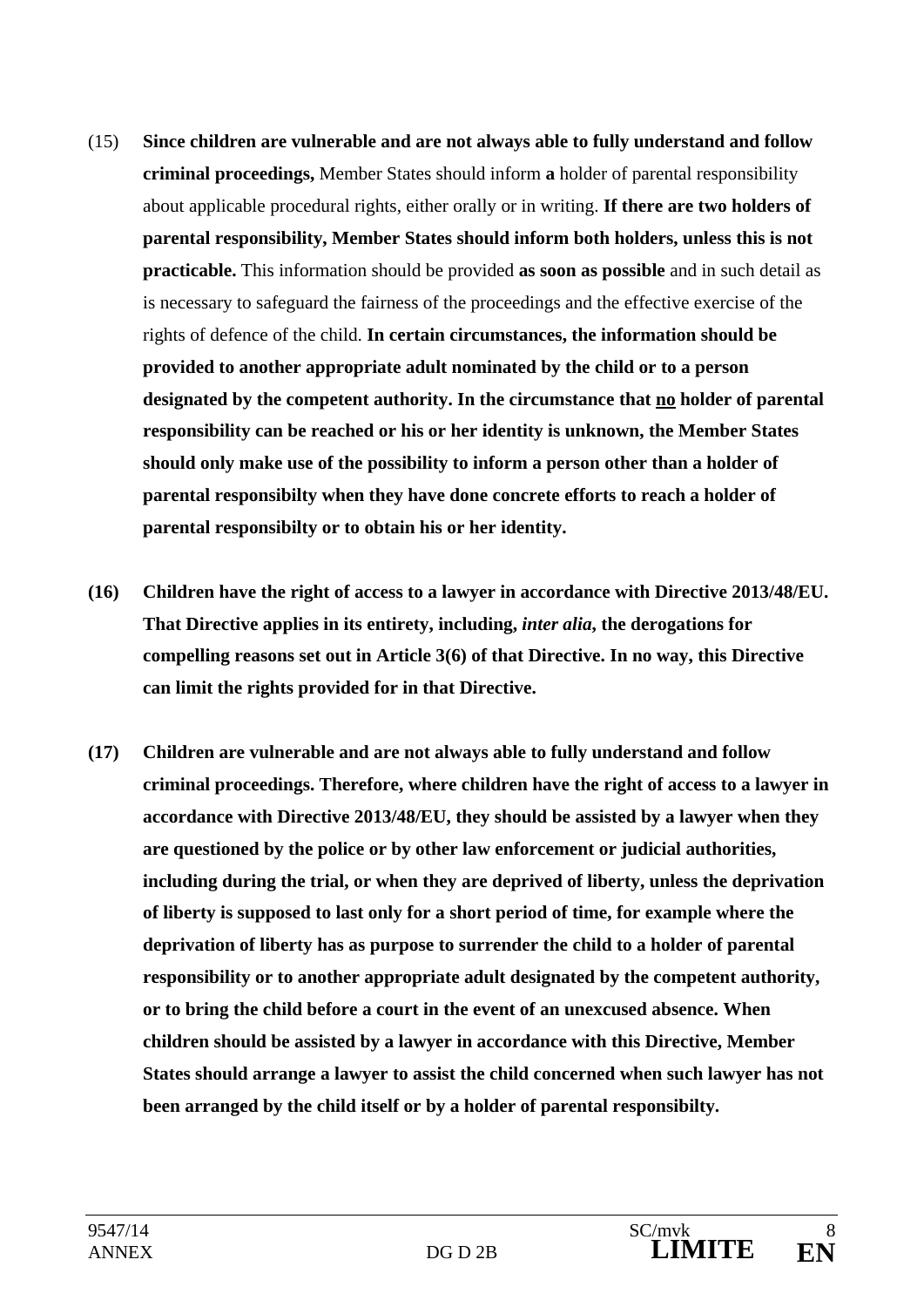- **(17a) For the purposes of this Directive, assistance by a lawyer means that the child is provided with legal support by the lawyer and that the child is represented by the lawyer during the criminal proceedings. When the child has to be assisted in accordance with this Directive during questioning, a lawyer has to be present. However, assistance by a lawyer does not mean that a lawyer has to be present during the criminal proceedings at moments other than during questioning; for instance, a lawyer does not have to be mandatory present during each investigative or evidencegathering act. This does not prejudice the right of the child to have access to a lawyer during such acts, if he has the right of access to a lawyer in accordance with Directive 2013/48/EU.**
- **(17b) Where the child has to be assisted by a lawyer during questioning in accordance with this Directive, but no lawyer is present, the competent authorities shall postpone the questioning of the child for a reasonable period of time, so that the authorities can either await the arrival of the lawyer when the child has arranged a lawyer himself, or can arrange a lawyer for the child when this has not yet been done.**
- (18) (deleted)
- (19) Children who are suspected or accused in criminal proceedings should have the right to an individual assessment to identify their specific needs in terms of protection, education, formation and social integration, to determine if and to what extent they would need special measures during the criminal proceedings and to determine the extent of their criminal responsibility and the adequacy of a penalty or educative measure for them.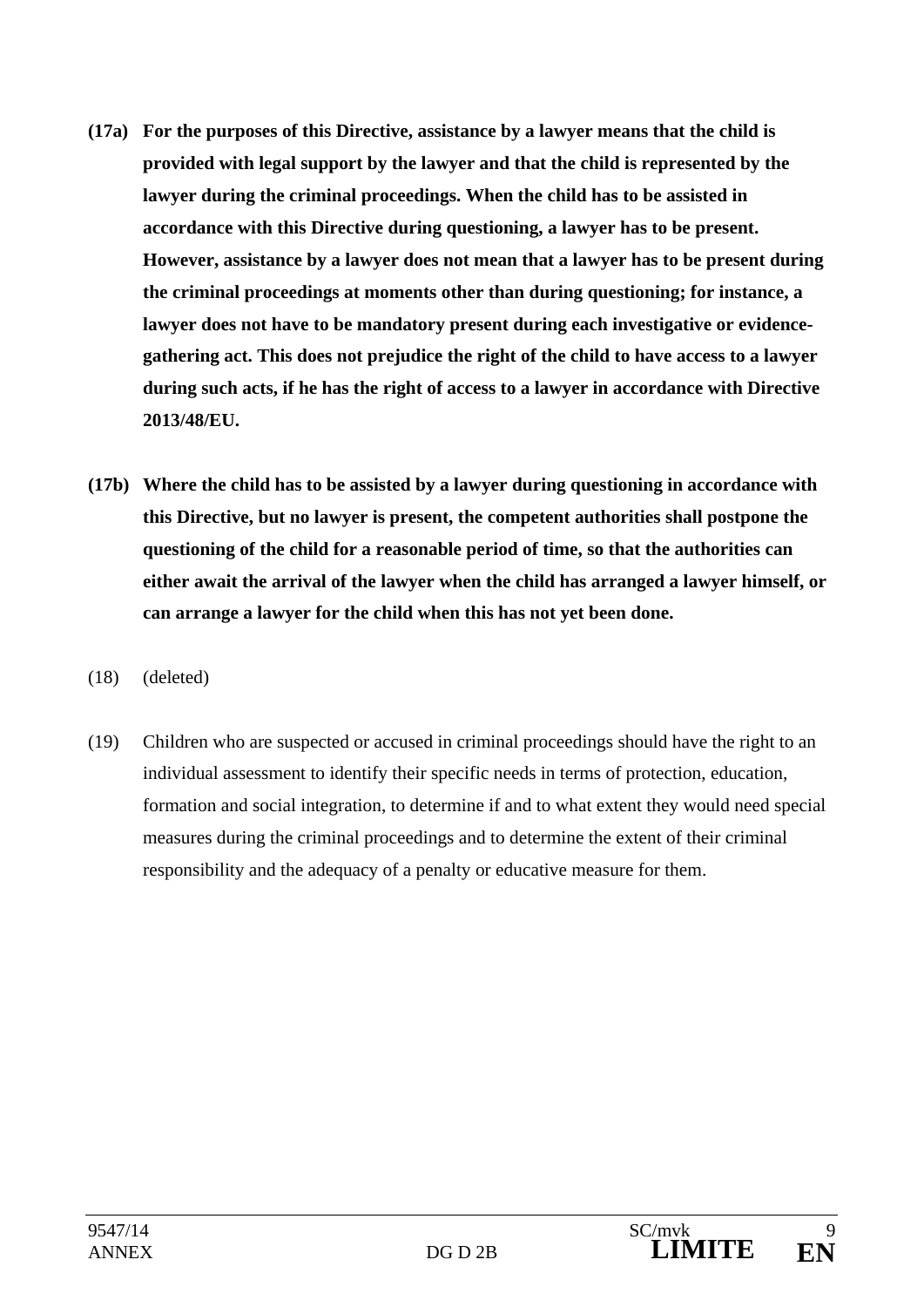- (20) In order to ensure the personal integrity of a child who is arrested or detained, the child should have access to a medical examination. **Such medical examination** should be carried out by a physician, **either, when specific health indications or the general mental or physical constitution of the child give reasons for such examination, on an initiative** *ex officio* **of the competent authorities, or following a request of the child or the holder of parental responsibility, or of the child's lawyer. However, no follow-up has to be given to a request for a medical examination when this would go against the best interests of the child, e.g. when the child has indicated that it does not want to be medically examined, or where the strain placed on and disadvantages likely to be suffered by the child as a result of the medical examination are disproportionate to the reasons for such examination (e.g. when the duration of deprivation of liberty would have to be extended by a not insignificant amount of time in order to carry out the examination and there is no need for immediate treatment). Member States should lay down practical arrangements concerning medical examinations.**
- (21) In order to ensure sufficient protection of children who are not always able to understand the content of interviews to which they are subject, to avoid any challenge of the content of an interview and thereby undue repetition of questioning, questioning **by police or other law enforcement authorities** of children who are **deprived of liberty** should be audio-visually recorded **when it is proportionate to do so. This Directive does not require Member States to make recordings of questioning of children by a judge or a court. Also, an audio-visual recording is not required when questioning has as sole purpose to verify the identity of the child or to determine whether an investigation should be started.**
- (22) (deleted)
- (23) **In all circumstances, whether the questioning of children is audio-visually recorded or not,** questioning should be carried out in a manner that takes into account the age and level of maturity of the children concerned.
- (24) (deleted)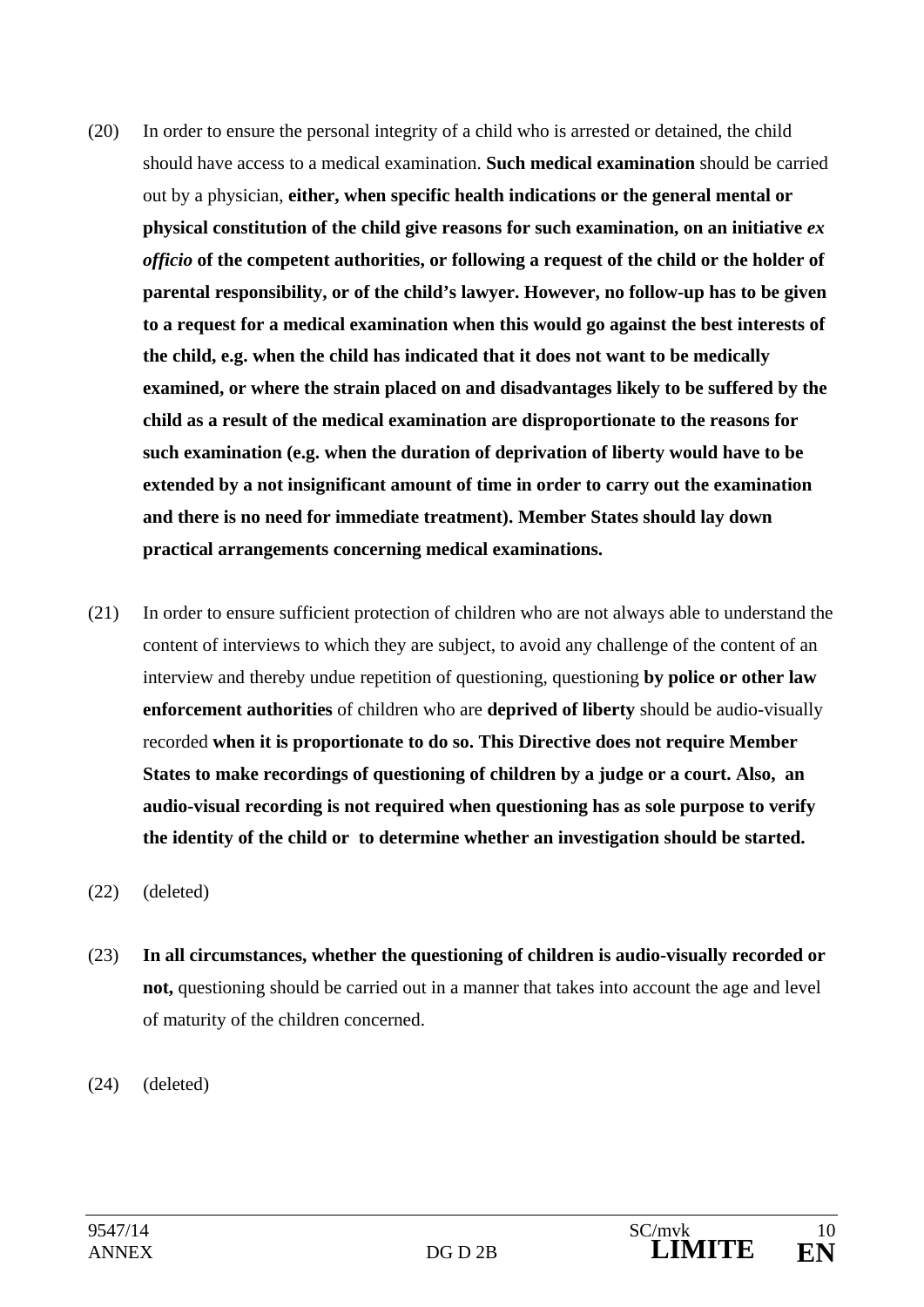- (25) Children are in a particularly vulnerable position in relation to detention. Special efforts should be undertaken to avoid **detention of children at any stage of the proceedings before the final determination by a court of the question whether the child concerned has committed the offence,** given the inherent risks for their physical, mental and social development. The competent authorities should consider alternative measures **instead of such detention** and impose such measures whenever this is in the best interests of the child. **Such alternative measures could include an obligation for the child not to be in certain places or an obligation for the child to reside in a specific place, restrictions of contact with specific persons, reporting obligations to the competent authorities, undergoing of therapeutic treatment or treatment for addiction subject to the child's consent, and participation in educational measures.**
- **(25a) Detention of children before the final determination by a court of the question whether the child concerned has committed the offence should be subject to a periodic review by a court, which could also be a single judge. The periodic review may be carried out either** *ex officio* **by the court, or at the request of the child, of the child's lawyer or of a judical authority which is not a court, in particular a prosecutor. Member States should lay down practical arrangements in this respect. These arrangements may provide that if a periodic review is already being carried out** *ex officio* **by the court, no follow-up has to be given to a request of the child or of the child's lawyer to carry out such review.**
- (26) When children are **detained at any stage of the proceedings before the final determination by a court of the question whether the child concerned has committed the offence,** they should benefit from special protection measures. In particular they should be held separately from adults unless it is considered in the child's best interest not to do so, in accordance with Article 37(c) of the United Nations Convention of the Rights of the Child. When a detained child reaches the age of 18 years, there should be the possibility to continue the separate detention where warranted, taking into account the individual circumstances of the case. Particular attention should be paid to the way detained children are treated given their inherent vulnerability. Children should have access to educational facilities according to their needs.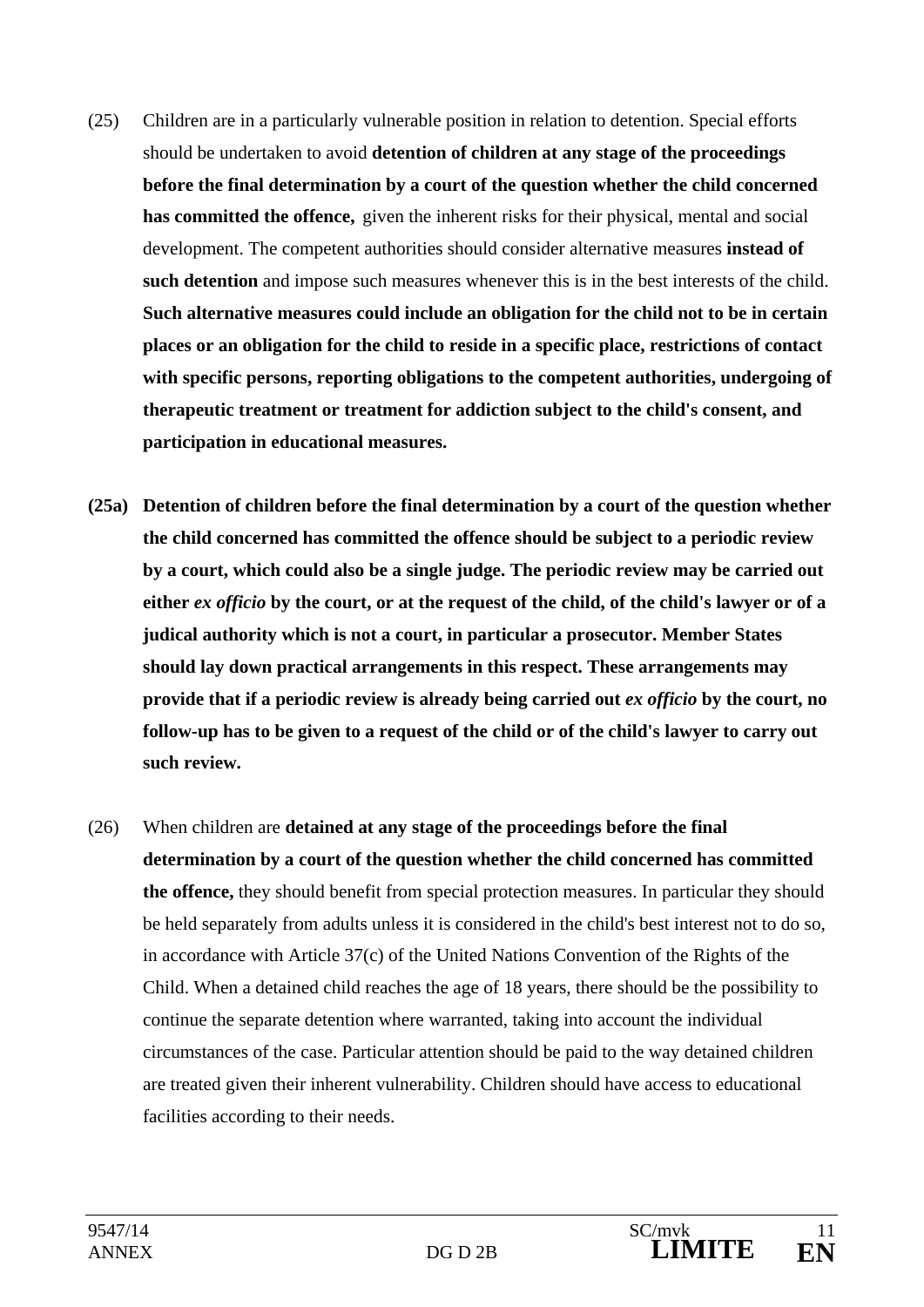- **(26a) Children may be detained with young adults unless these persons are not suited for joint accommodation with children. Member States should determine which persons are considered to be young adults in accordance with their national law and procedures. Member States are encouraged to determine that persons older than 24 years cannot qualify as young adults.**
- (27) Professionals in direct contact with children should take into account the particular needs of children of different age groups and should take care that the proceedings are adapted to them. For that purpose, they should be specially trained in dealing with children.
- **(27a) Children should be treated in a manner appropriate to their age, their special needs, their maturity and level of understanding, and bearing in mind any communication difficulties they may have.**
- **(28) Taking into acount the differences between the legal traditions and systems between the Member States, the privacy of children during criminal proceedings should be ensured in the best possible way with a view,** *inter alia***, to facilitating the re-integration of children into society. To this end, Member States should make a balancing exercise by taking due account, on the one hand, of the best interests of children, which could for instance be achieved by setting as a principle that trials against children be organised in the absence of the public, by protecting the personal characteristics of the child that are taken into account and derive from the individual assessment foreseen in this Directive, by protecting the audio-visual recordings made during questioning and by avoiding that any inappropriate use of these recordings is made, or by protecting the images of the child and its family members and, on the other hand, of the general principle of a public hearing.**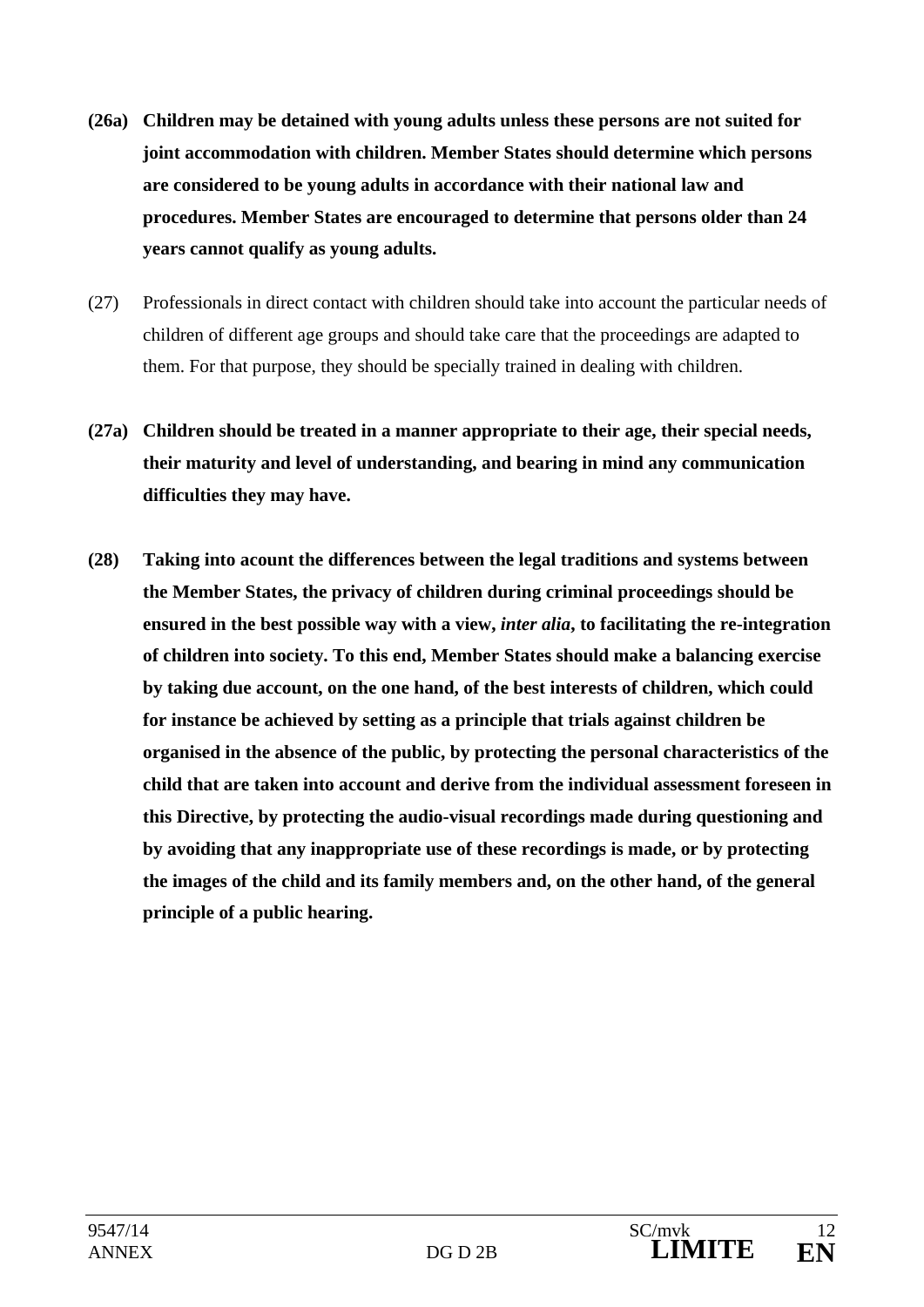- (29) **Since children are vulnerable and are not always able to fully understand and follow criminal proceedings, they should have the right to be accompanied by a holder of parental responsibility or by another appropriate adult during court hearings in which they are involved. Where there are two holders of parental responsibility, the child should have the right to be accompanied by both holders, unless this is contrary to the best interests of the child. Where it is not possible for a holder of parental responsibility to accompany the child, or where no holder of parental responsibility is willing to do so, where it would be contrary to the best interests of the child to be accompanied by a holder of parental responsibility, or where the presence of a holder of parental responsibility could prejudice the criminal proceedings, including when the presence of a holder of parental responsibilty could seriously endanger the life, liberty or physical integrity of a person, the child has the right to be accompanied by another appropriate adult.**
- **(29a) In the case the child has chosen an adult that is not acceptable to the court, the competent authority should designate another appropriate adult that is acceptable to the court. In the case the child has not designated another appropriate adult, the competent authority could designate an appropriate adult that is acceptable to the court. The appropriate adult can be the same adult that was provided with information that the child receives regarding his rights, or another appropriate adult, who can also be a person belonging to an authority or other institution responsible for the protection or welfare of children. Member States should lay down practical arrangements regarding the presence of accompanying persons during the court hearing. These arrangements could include provisions concerning a delay in the arrival of accompanying persons, and concerning the conditions under which an accompanying person can be temporarily excluded from the court hearing.**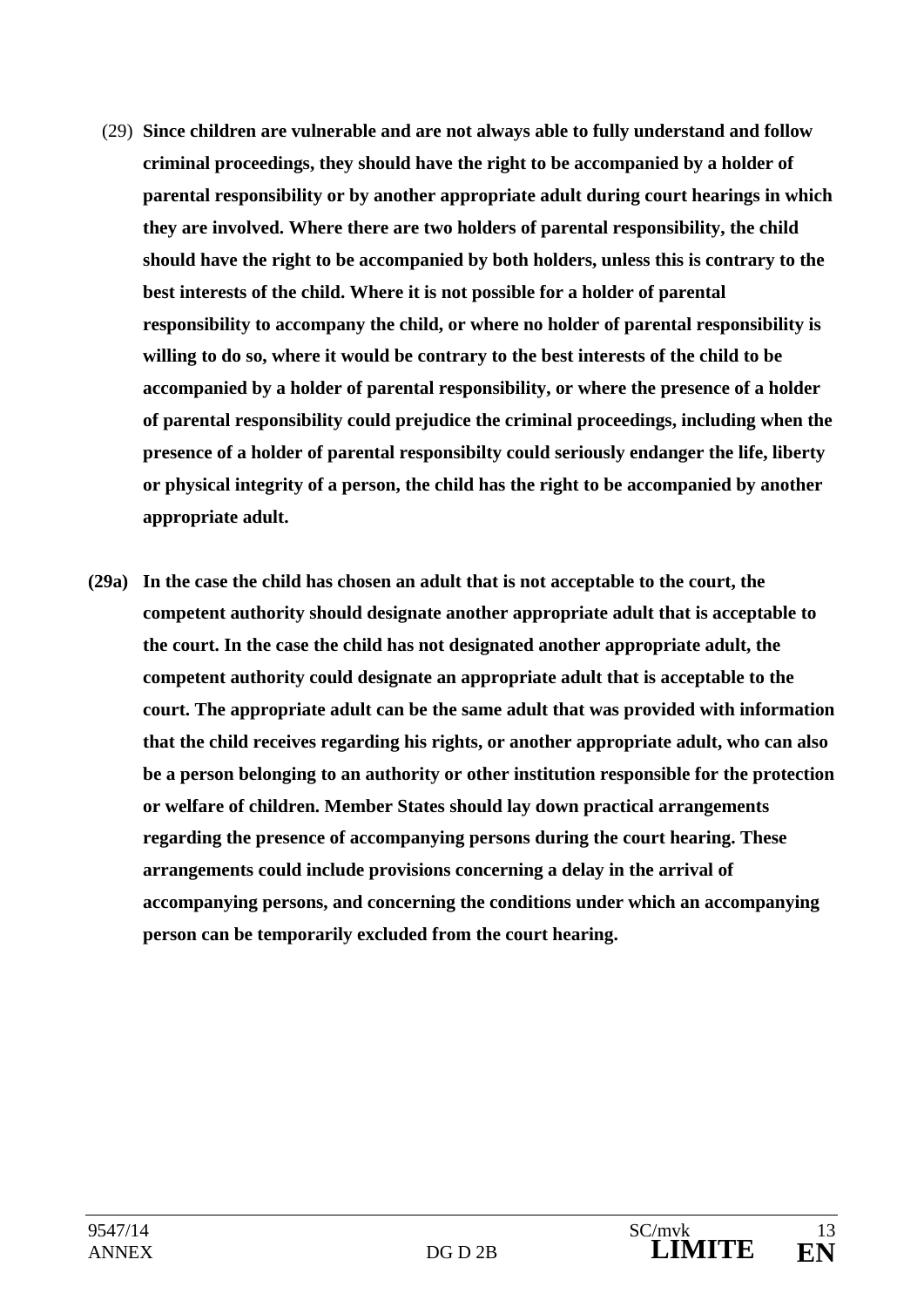- (30) The right of an accused person to appear in person at the trial is based on the right to a fair trial provided for in Article 6 of the European Convention for the Protection of Human Rights and Fundamental Freedoms, as interpreted by the European Court of Human Rights. **Member States should take appropriate measures to promote that children are present at their trial, including by summoning them in person and by sending a copy of the summons to a holder of parental responsibility or, where that would be contrary to the best interests of the child, to another appropriate adult designated by the competent authority. Member States should lay down practical arrangements regarding the presence of the child at their trial. These arrangements could include provisions concerning the conditions under which a child can be temporarily excluded from the trial.**
- (31) The rights provided for by this Directive should apply to children subject to European arrest warrant proceedings from the time they are arrested in the executing Member State.
- **(31a) The surrender procedure is crucial for cooperation in criminal matters between the Member States. Observance of the time-limits contained in Framework Decision 2002/584/JHA is essential for such cooperation. Therefore, while children should be able to exercise their rights under this Directive in European arrest warrant proceedings, those time-limits should be respected.**
- (32) An individual assessment, medical examination and audio-visual recording provided for by this Directive should be carried out free of charge for the child. The Member States will assume the relevant costs, unless they are covered in any other way, e.g. through a medical insurance. However, without prejudice to national rules concerning the bearing of costs of criminal proceedings **and without prejudice to national rules on legal aid,** Member States may provide case-by-case assessment on the fairness of reimbursement of those costs by the convicted child. To that end, the potential consequence on the child's general mental and physical development, including education and professional future, **should be taken into account.**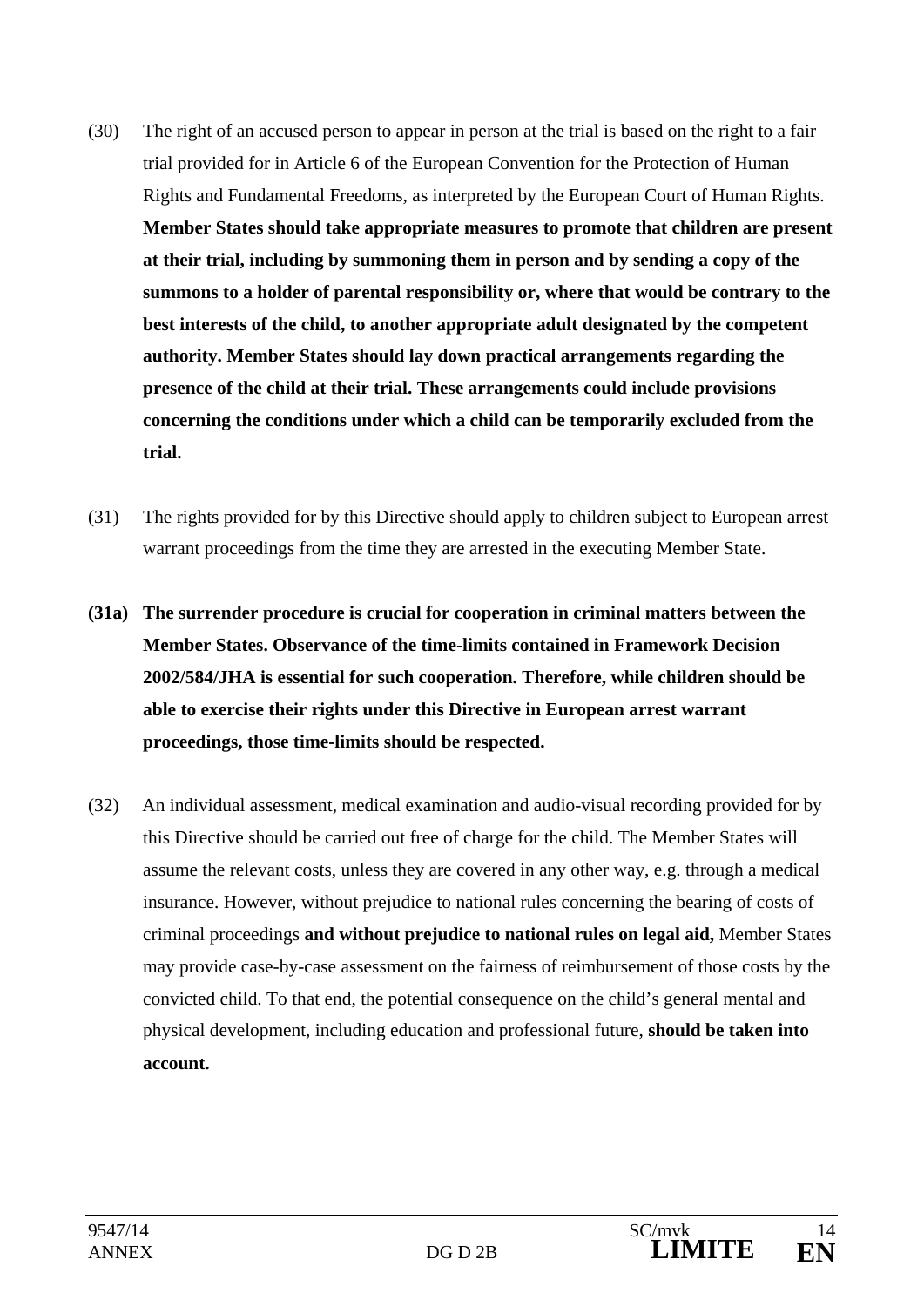- (33) In order to monitor and evaluate the effectiveness of this Directive, there is a need for collection of **relevant** data**, from available data,** with regard to the implementation of the rights set out in this Directive. **Such** relevant data include data recorded by the judicial authorities and by law enforcement authorities and, as far as possible, administrative data compiled by healthcare and social welfare services as regards the rights set out in this Directive, in particular in relation to the number of children given access to a lawyer, the number of individual assessments carried out, the number of interviews audio-visually recorded and the number of children deprived of liberty.
- (34) This Directive upholds the fundamental rights and principles as recognised by the Charter of Fundamental Rights of the European Union and the European Convention for the Protection of Human Rights and Fundamental Freedoms, including the prohibition of torture and inhuman and degrading treatment, the right to liberty and security, respect for private and family life, the right to the integrity of the person, the rights of the child, integration of persons with disabilities, the right to an effective remedy and to a fair trial, the presumption of innocence and the rights of defence. This Directive should be implemented in accordance with those rights and principles.
- (35) This Directive sets minimum rules. Member States may extend the rights set out in this Directive in order to provide a higher level of protection. Such higher level of protection should not constitute an obstacle to the mutual recognition of judicial decisions that those minimum rules are designed to facilitate. The level of protection should never fall below the standards provided by the Charter of Fundamental Rights of the European Union or the European Convention for the Protection of Human Rights and Fundamental Freedoms, as interpreted in the case law of the Court of Justice of the European Union and the European Court of Human Rights.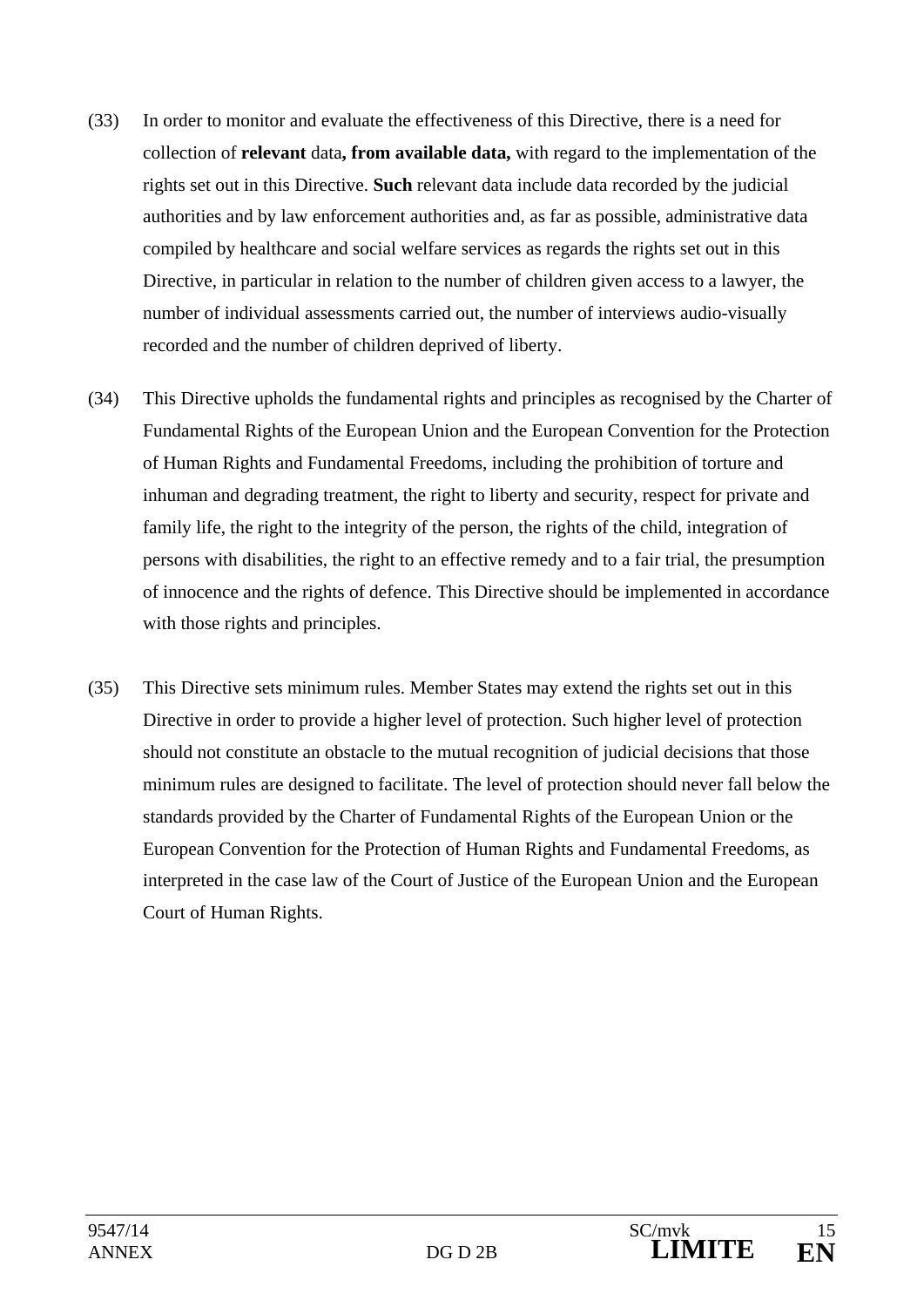- (36) Since the objectives of this Directive, namely setting common minimum standards on procedural safeguards for children suspected or accused in criminal proceedings, cannot be sufficiently achieved by the Member States, but can rather, by reason of the scale of the measure, be better achieved at Union level, the Union may adopt measures in accordance with the principle of subsidiarity as set out in Article 5 of the Treaty on the European Union. In accordance with the principle of proportionality as set out in that Article, this Directive does not go beyond what is necessary in order to achieve these objectives.
- (37) In accordance with Articles 1 and 2 of Protocol 21 on the position of the United Kingdom and Ireland in respect of the Area of Freedom, Security and Justice, annexed to the Treaty on European Union and to the Treaty on the Functioning of the European Union, and without prejudice to Article 4 of that Protocol, those Member States are not taking part in the adoption of this Directive and are not bound by it or subject to its application.
- (38) In accordance with Articles 1 and 2 of Protocol No 22 on the position of Denmark, annexed to the Treaty on the European Union and to the Treaty on the Functioning of the European Union, Denmark is not taking part in the adoption of this Directive, and is not bound by it or subject to its application.
- (39) In accordance with the Joint Political Declaration of Member States and the Commission of 28 September 2011 on explanatory documents**<sup>12</sup>**, Member States have undertaken to accompany, in justified cases, the notification of their transposition measures with one or more documents explaining the relationship between the components of a directive and the corresponding parts of national transposition instruments. With regard to this Directive, the legislator considers the transmission of such documents to be justified,

<sup>12</sup> **<sup>12</sup>** OJ C 369, 17.12.2011, p. 14.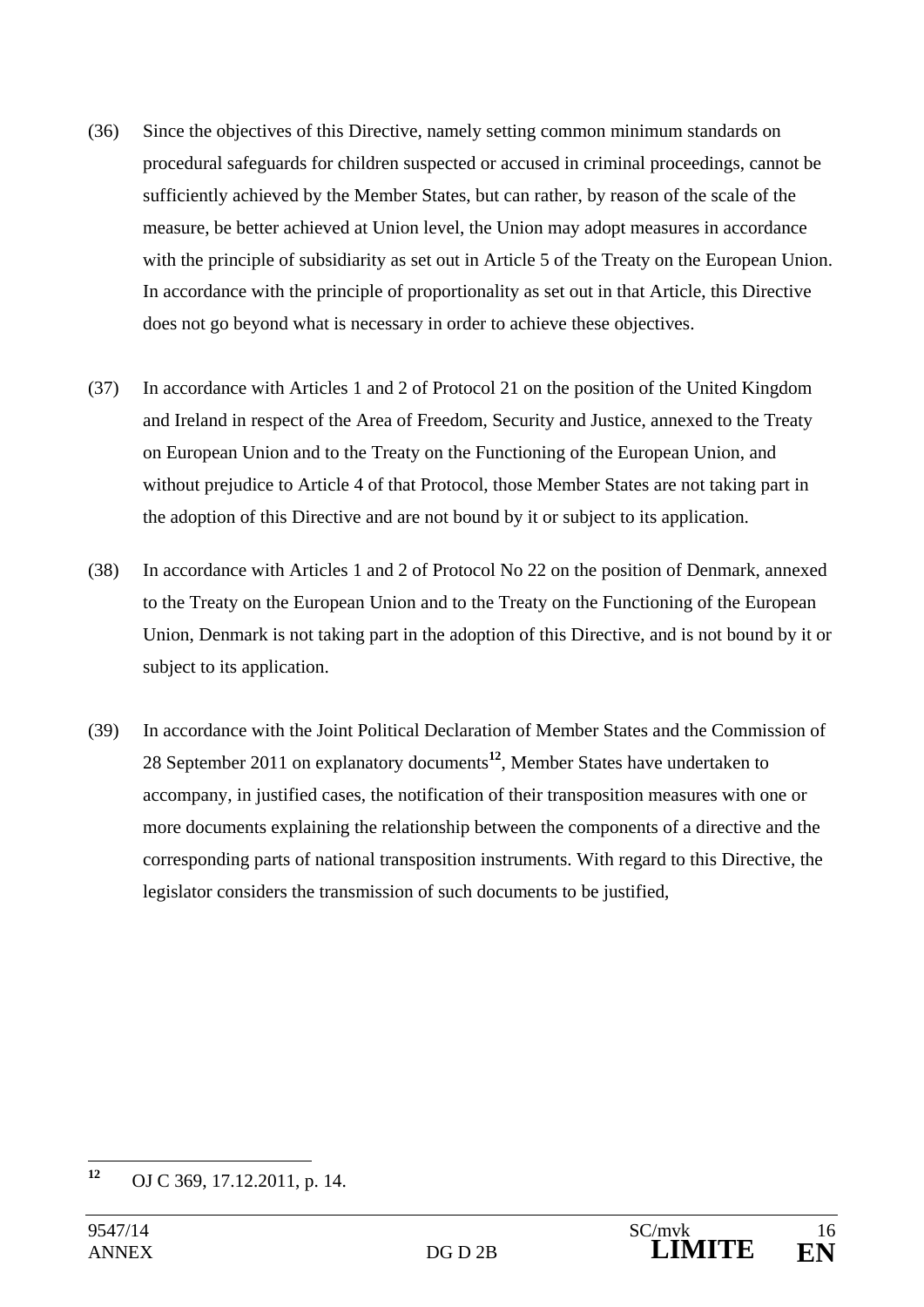## *Article 1* **<sup>13</sup>**

## **Subject matter**

This Directive lays down minimum rules concerning certain rights of suspects or accused persons in criminal proceedings who are children and of children subject to a surrender procedure pursuant to Council Framework Decision 2002/584/JHA**<sup>14</sup>** ("European arrest warrant proceedings").

### *Article 2*

## **Scope**

- 1. This Directive applies to children subject to criminal proceedings from the time when **they are made aware by the competent authorities of a Member State that they are** suspected or accused of having committed a **criminal** offence. **It applies until the conclusion of the proceedings, which is understood to mean the final determination of the question whether the suspect or accused person has committed the offence, including, where applicable, sentencing and the resolution of any appeal.**
- 2. This Directive applies to children subject to European arrest warrant proceedings **(requested persons)** from the time of their arrest in the executing Member State **in accordance with Article 17**.

 $13$ <sup>13</sup> CZ and NL have a Parliamentary reservation on the entire text.

**<sup>14</sup>** Council Framework Decision 2002/584/JHA of 13 June 2002 on the European arrest warrant and the surrender procedures between Member States (OJ L 190, 18.7.2002, p.1).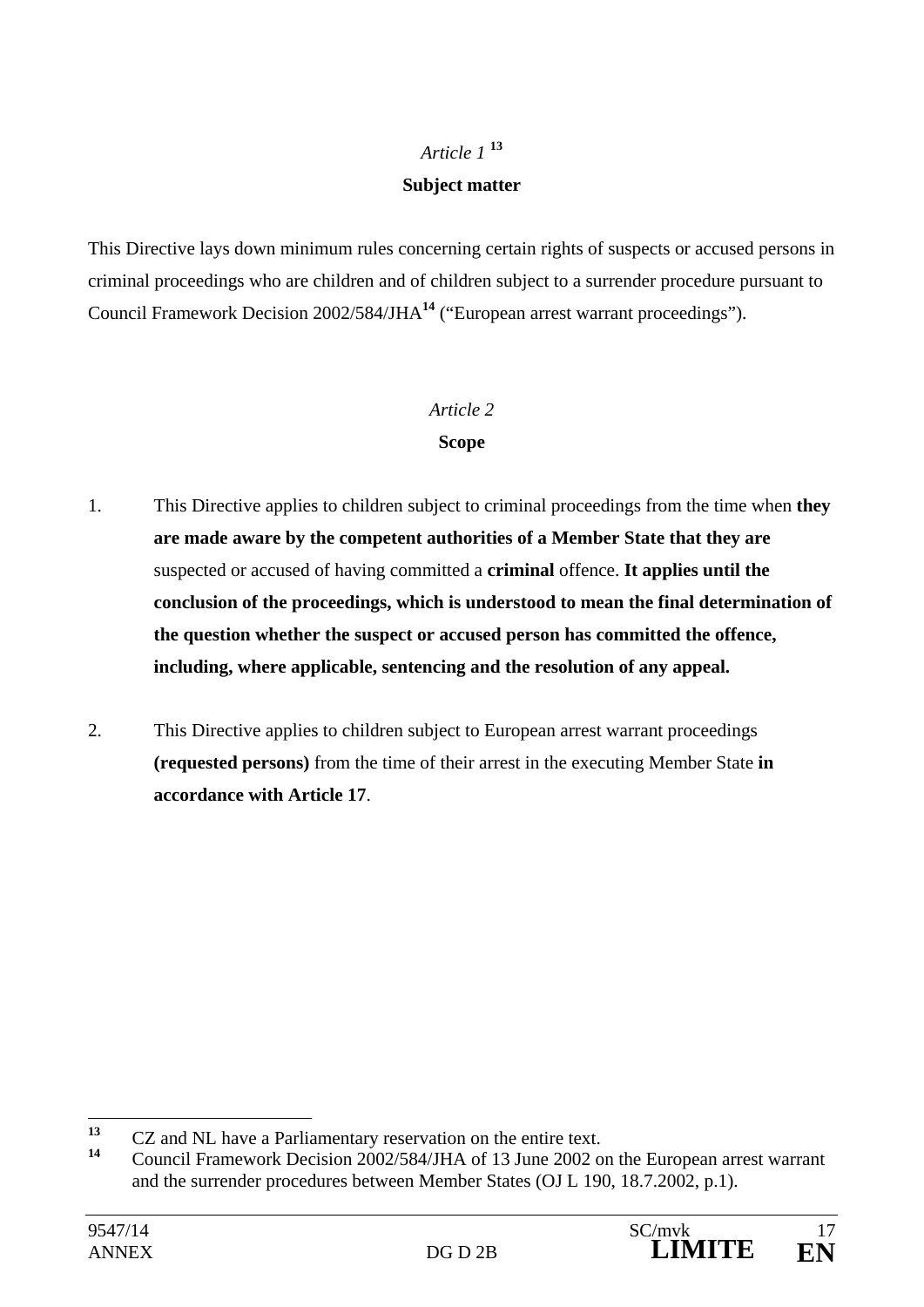- 3. **Member States may provide that this Directive, in particular Articles 4, 7, 8, 10 and 16 thereof, shall** appl**y also** to suspects or accused persons subject to criminal proceedings referred to in paragraph 1, and to persons subject to European arrest warrant proceedings referred to in paragraph 2, **who were children when they became subject to these proceedings, but who subsequently have become of age**. **15**
- 4. This Directive also applies to children other than suspected or accused who, in the course of questioning by the police or by another law enforcement authority, become suspects or accused persons.
- 5. This Directive does not affect national rules determining the age of criminal responsibility.

 $15$ **<sup>15</sup>** COM has a reservation on this Article, which is acceptable to all delegations. For reasons of legal certainty, COM considers that the safeguards of the Directive should also apply to children that have become of age.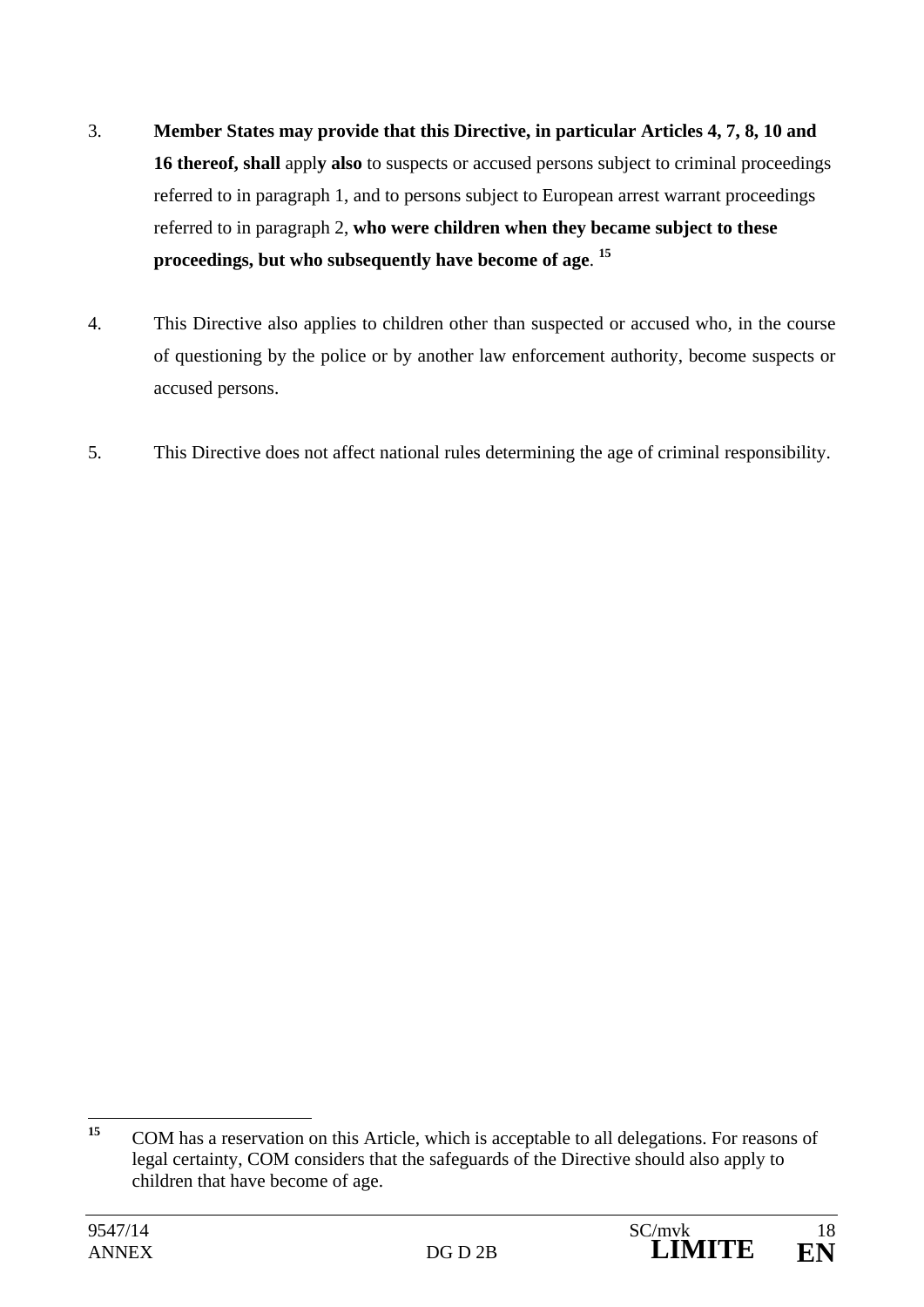- **5a.** <sup>16</sup> **Without prejudice to the right to a fair trial, in respect of minor offences:** 
	- **(a) where the law of a Member State provides for the imposition of a sanction by an authority other than a court having jurisdiction in criminal matters, and the imposition of such a sanction may be appealed or referred to such a court; or**
	- **(b) where deprivation of liberty cannot be imposed as a sanction,**

**this Directive shall only apply to the proceedings before a court having jurisdiction in criminal matters.** 

**In any event, this Directive shall fully apply where the child is deprived of liberty, irrespective of the stage of the criminal proceedings.** 

**6. This Directive does not apply to proceedings in relation to children who have committed an act qualified as an offence, where these proceedings may not** <sup>17</sup> **lead to the imposition of any criminal sanction, but which may lead to the imposition of restrictive measures on children.** <sup>18</sup>

## *Article 3*

## **Definition**

For the purposes of this Directive the term "child" means a person below the age of 18 years.

 $16$ See recitals 11a, 11b and 11c. COM considers that the initially proposed "tailor-made" approach with regard to the exemption of minor offences would be preferable, and that proceedings before the public prosecutor should be covered as foreseen in its proposal.

<sup>&</sup>lt;sup>17</sup> This paragraph is acceptable to a very large majority of delegations. COM, however, has a reservation, since it is of the opinion that the expression "may not" should be replaced by "cannot". According to COM, only the latter expression is able to set a clear distinction between criminal proceedings and other (non-criminal, disciplinary) proceedings.

**<sup>18</sup>** See also recital 11d.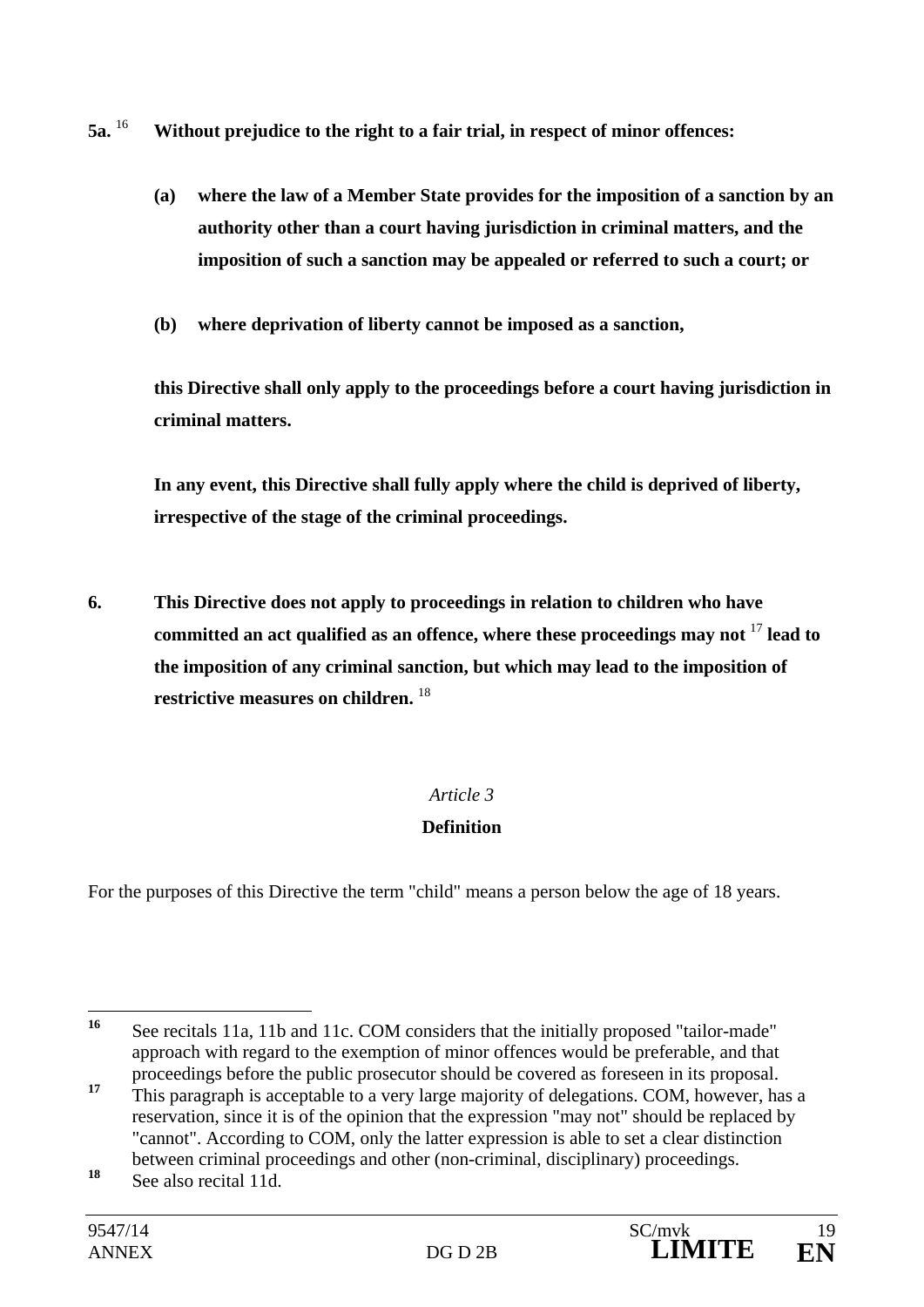## *Article 4* <sup>19</sup>

## **Information to be provided to children**

- 1. Member States shall ensure that children are informed promptly about their rights in accordance with Directive 2012/13/EU. They shall also be informed **promptly** about th**eir** rights **and entitlements on the following issues**, **where and when these rights and entitlements apply:** 
	- (a) **the information to be given to a** holder of parental responsibility, as provided for in Article 5;
	- (b) **the right of access** to a lawyer, as provided for in Article 6;
	- (c) **the assistance by a lawyer, as provided for in Article 6a;**
	- (d) the individual assessment, as provided for in Article 7;
	- (e) **the access to** medical examination, as provided for in Article 8;
	- (f) the **limitation of detention and use of alternative measures**, as provided for in Article 10;
	- (g) the specific treatment in deten**t**ion, as provided for in Article 12;
	- (h) the protection of privacy, as provided for in Article 14;
	- (i) **the right to be accompanied by an adult during the court hearings**, as provided for in Article 15;
	- (j) the right to appear in person at the trial, as provided for in Article 16;
	- (k) legal aid, as provided for in Article 18.
- 2. Member States shall ensure that, where children are **arrested or detained**, the Letter of Rights given to them pursuant to Directive 2012/13/EU includes their rights **and entitlements** under this Directive.

<sup>10</sup> **<sup>19</sup>** COM has a reservation on this Article, in particular on the words "and when" in the heading of the first paragraph.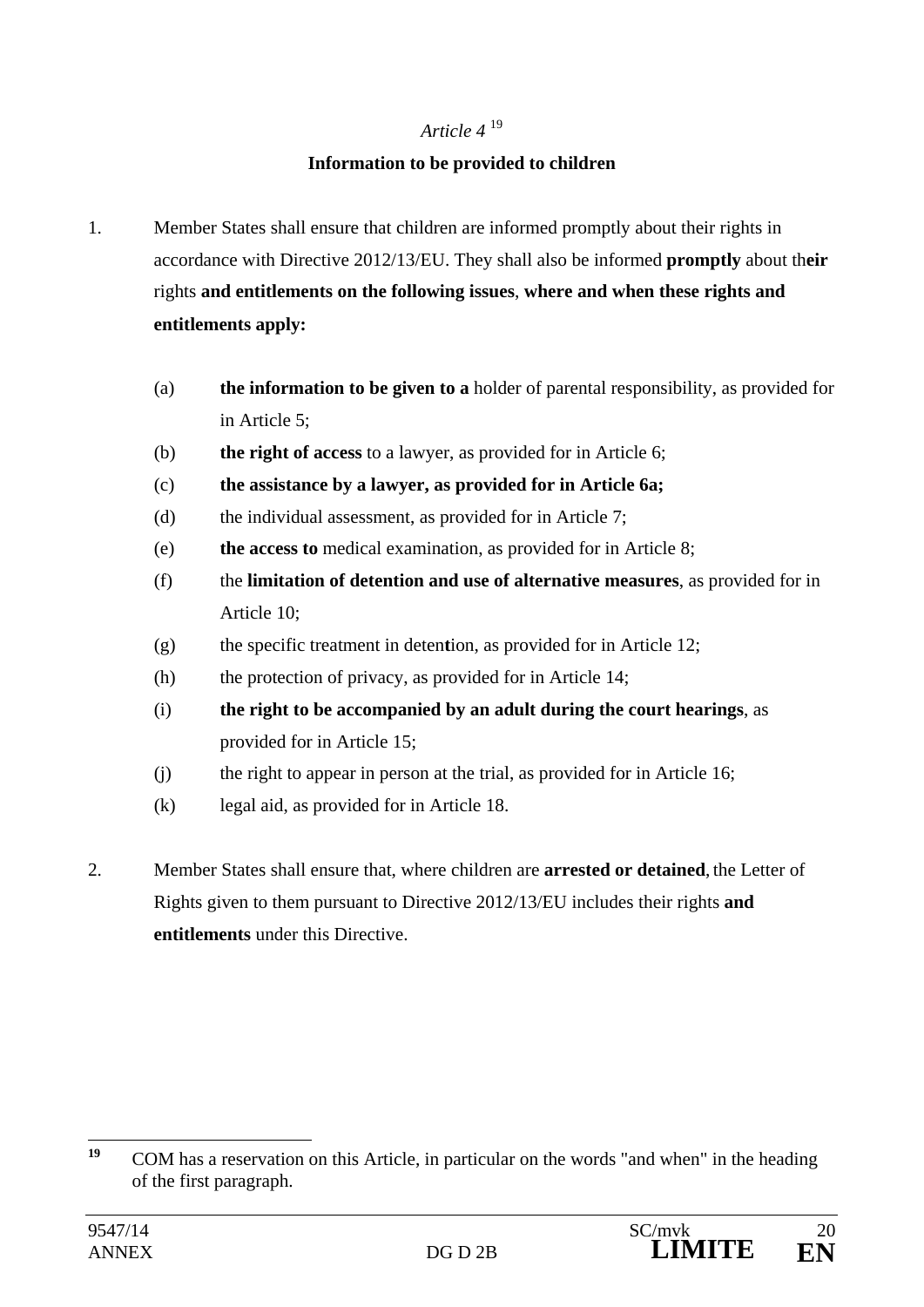## **Information to be provided to a holder of parental responsibility**

- 1. Member States shall ensure that a holder of parental responsibility **<sup>20</sup>** is provided **as soon as possible** with the information that the child receives in accordance with Article 4.
- **2. Where providing the information referred to in paragraph 1 to a holder of parental responsibility** 
	- **(a) would be contrary to the best interests of the child;**
	- **(b) could jeopardise the criminal proceedings; or**
	- **(c) is not possible, because no holder of parental responsibility can be reached or his/her identity is unknown,**

 **the information shall be provided to another appropriate adult, nominated by the child and accepted as such by the competent authority, or to a person designated by the competent authority, who can also be an authority or other institution responsible for the protection or welfare of children.** 

## *Article 6* **<sup>21</sup>**

## **Right of access to a lawyer**

Member States shall ensure that children have the right of access to a lawyer throughout the criminal proceedings in accordance with Directive 2013/48/EU.

 $20$ **<sup>20</sup>** COM considers that both holders of parental responsibility should be informed. See however recital 15, where it is provided that "*If there are two holders of parental responsibility, Member States should inform both holders, unless this is not practicable.*"

**<sup>21</sup>** See also recital 16.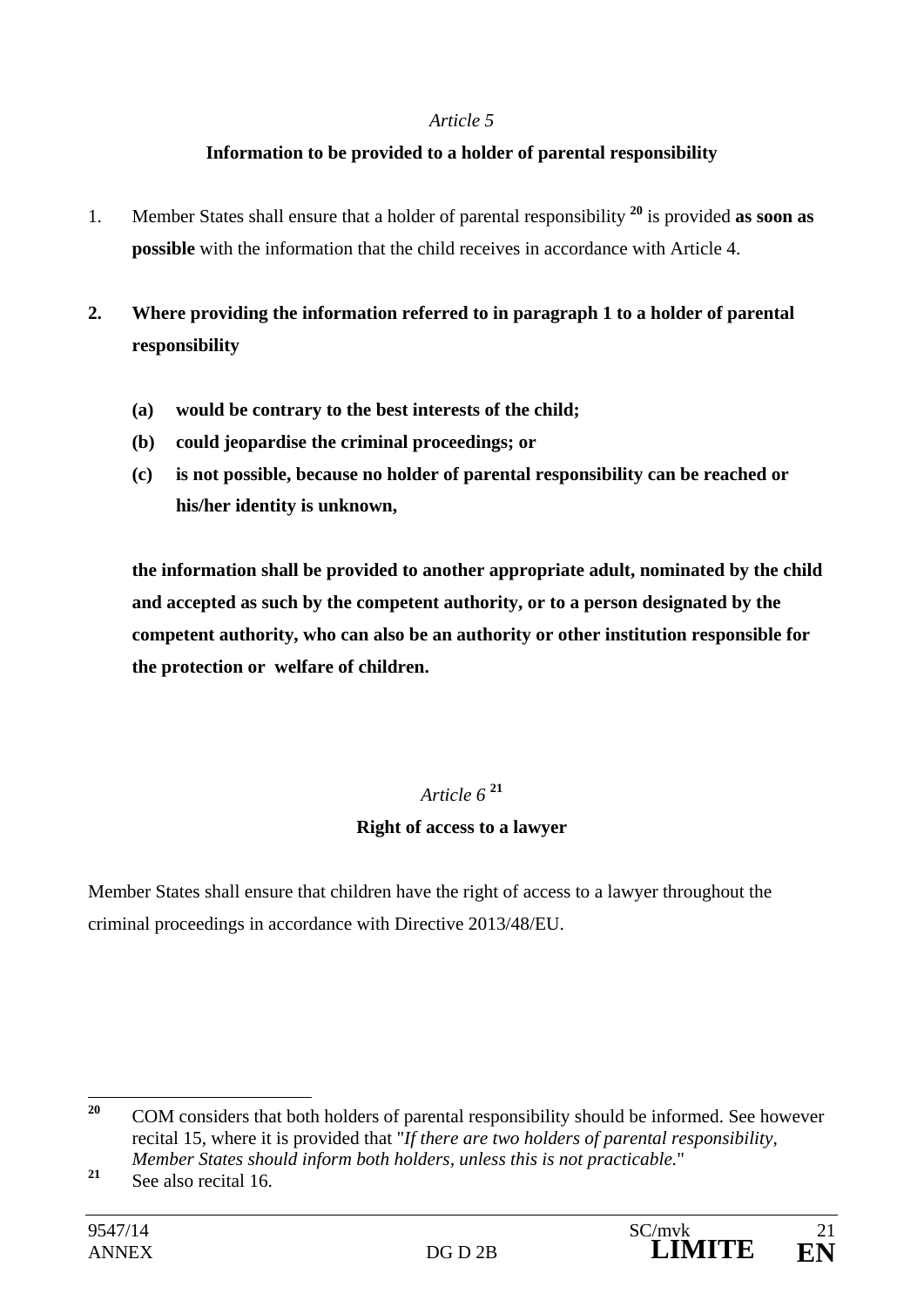## *Article 6a* **<sup>22</sup>**

## A**ssistance by a lawyer**

- **1. Member States shall ensure that children, who have the right of access to a lawyer in accordance with Article 6, are assisted by a lawyer in the following situations:** 
	- **(a) when they are questioned by the police, or by other law enforcement or judicial authorities, including during the trial, unless this is not proportionate taking account of the following elements:** 
		- **i) the complexity of the case;**
		- **ii) the seriousness of the alleged offence;**
		- **iii) the maximum penalty that can reasonably be expected to be imposed.**
	- **(b) when they are deprived of liberty, unless the deprivation of liberty is supposed to last only for a short period of time.**
- **2. Where the child has to be assisted by a lawyer in accordance with this Article but no lawyer is present, the competent authorities shall postpone the questioning of the child for a reasonable period of time. However, in exceptional circumstances and only during the pre-trial stage, the competent authorities may immediately proceed with the questioning when, in the light of the particular circumstances of the case, this is justified on the basis of one of the following compelling reasons:** 
	- **(a) where there is an urgent need to avert serious adverse consequences for the life, liberty or physical integrity of a person;**
	- **(b) where immediate action by the investigating authorities is imperative to prevent substantial jeopardy to criminal proceedings.**

 $22$ **<sup>22</sup>** See recital 17. COM has a reservation on this Article, as it considers that the current wording considerably weakens the safeguard that was initially proposed.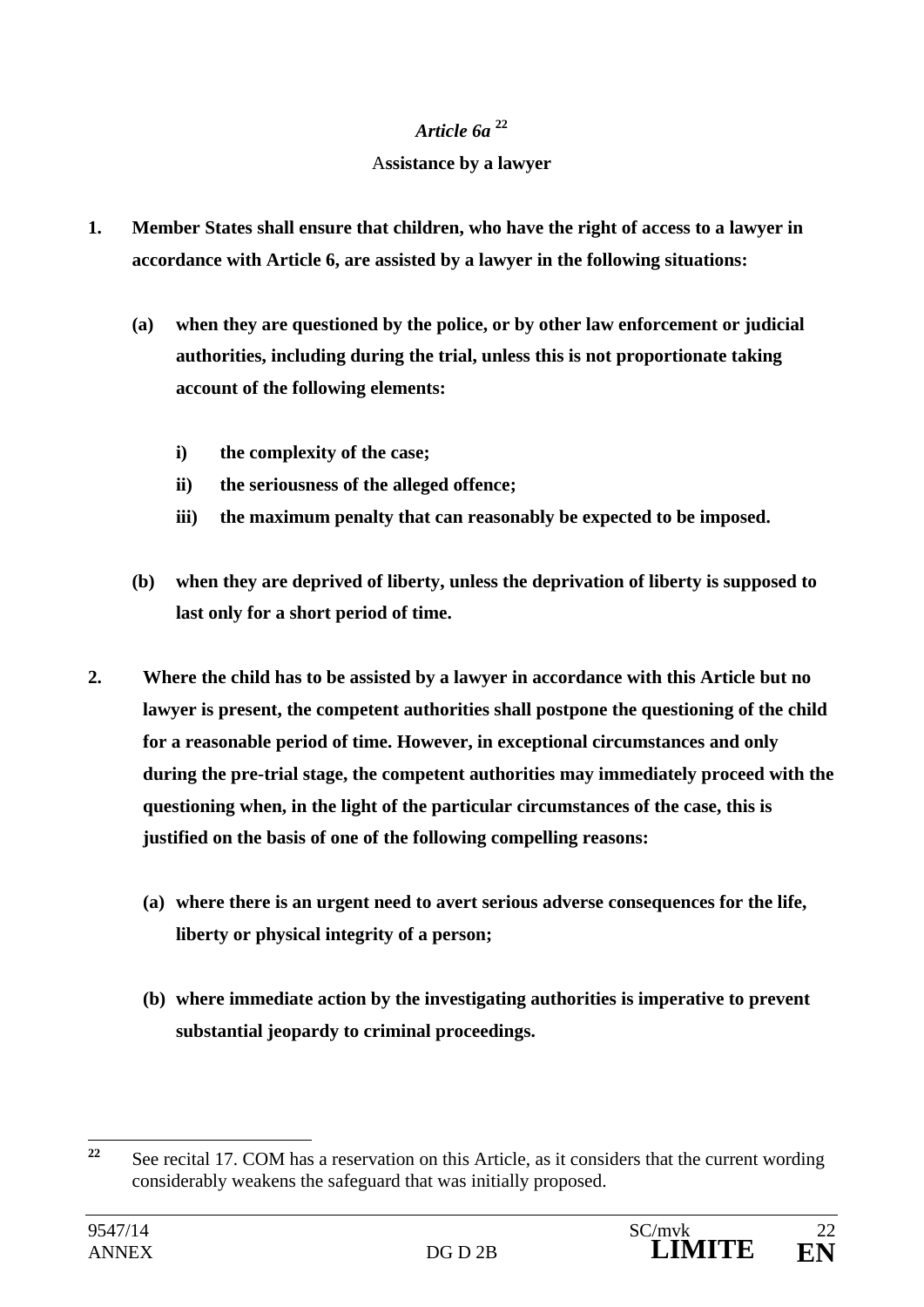### **Individual assessment**

- 1. Member States shall ensure that the specific needs of children concerning protection, education, training and social integration are taken into account.
- 2. For that purpose children shall be individually assessed. The assessment shall take particular account of the personality and maturity of the child and their **familial** and social background.
- 3. The individual assessment shall take place at the **earliest** appropriate stage of the proceedings and**, at the latest, in due time for it to be taken into account by the court when sentencing**.
- 4. The extent and detail of the individual assessment may vary depending on the circumstances of the case, the seriousness of the alleged offence and the penalty which will be imposed if the child is found guilty of the alleged offence, whether or not the child has **in the past** come to the attention of competent authorities in the context of criminal proceedings.
- 5. Individual assessments shall be carried out with the close involvement of the child.
- 6. If the elements that form the basis of the individual assessment change significantly, Member States shall ensure that the individual assessment is updated throughout the criminal proceedings.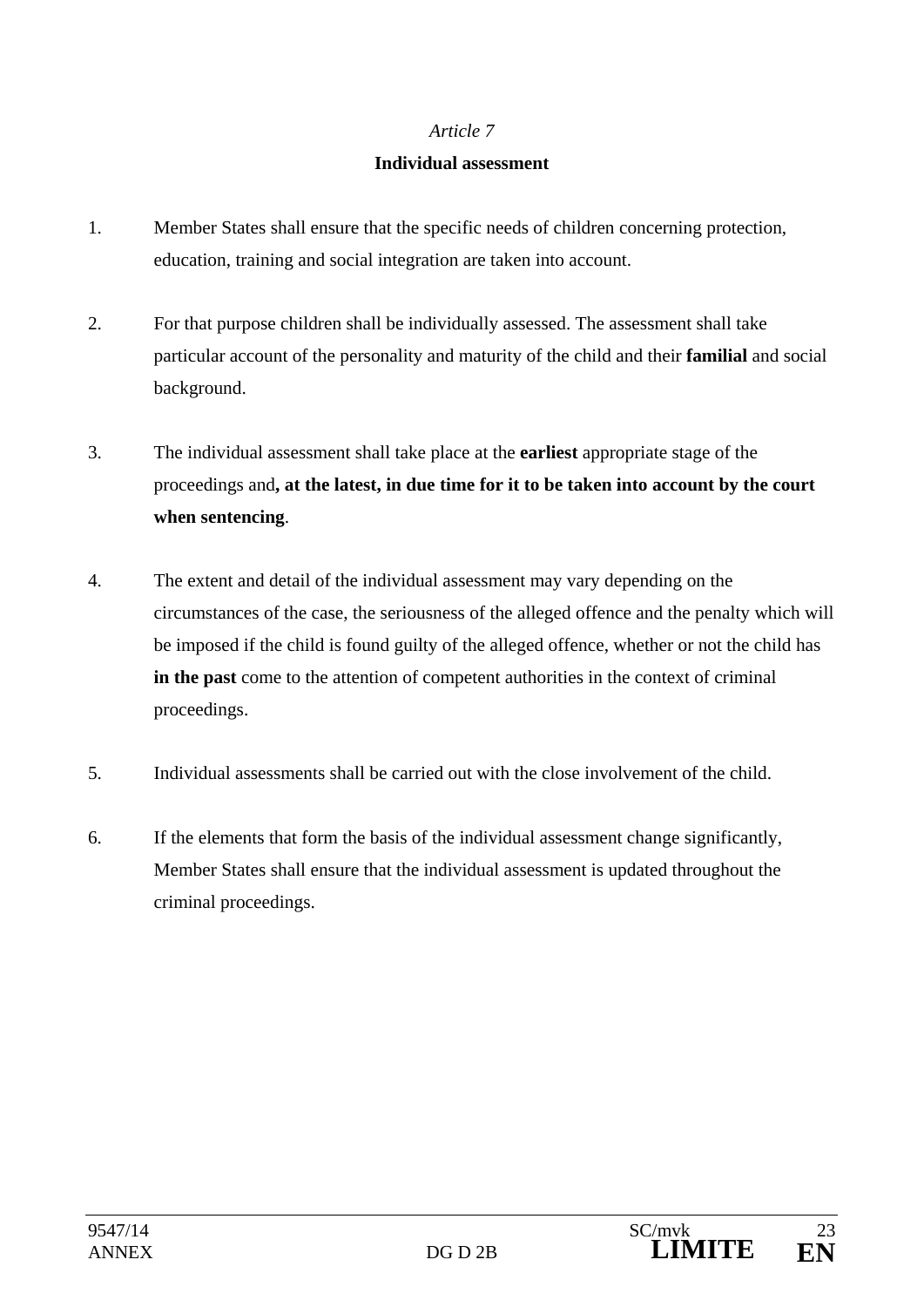7. Member States may derogate from the obligation in paragraphs 1 **and 2** when it is not proportionate to carry out an individual assessment taking into account the circumstances of the case, **including the lack of seriousness of the alleged offence,** and whether or not the child has **in the past** come to the attention of Member State authorities in the context of criminal proceedings.

# *Article 8* **<sup>23</sup> Access to medical examination**

- 1. In case of deprivation of liberty of a child, Member States shall ensure that the child has access to a medical examination with a view, in particular, to assessing the general mental and physical condition of the child.
- 2. **The medical examination shall be carried out either** *ex officio* **by the competent authorities, when specific health indications or the general mental or physical constitution of the child give reasons for such a medical examination, or following a request by any of t**he following persons:
	- (a) the child,
	- (b) **a** holder of parental responsibility or another appropriate adult referred to in Article 5;
	- (c) the child's lawyer.

**A request for a medical examination may be refused if it is obvious that such request has been made with the sole purpose of delaying the criminal proceedings. In the cases of (b) and (c), the request can also be rejected if the examination would go against the best interests of the child.** 

<sup>23</sup> **<sup>23</sup>** See also recital 20.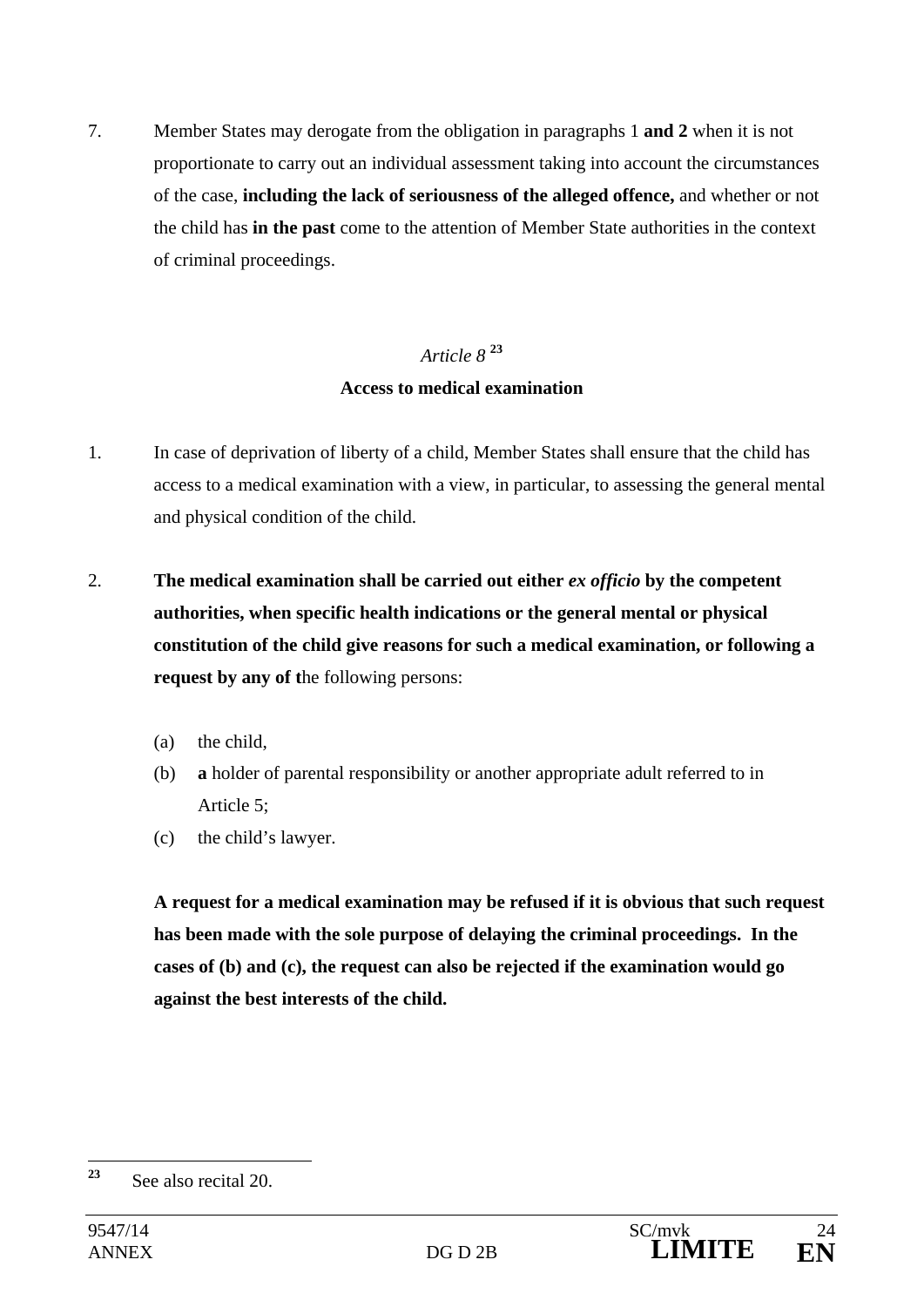- 3. The conclusion of the medical examination shall be recorded in writing.
- 4. Member States shall ensure that the medical examination is repeated where the circumstances so require.

## *Article 9* **Questioning of children** <sup>24</sup>

- 1. Member States shall ensure that questioning of children by police or other law enforcement authorit**ies** carried out prior to the **submission of the merits of the accusation before a court may be** audio-visually recorded.
- 2. When children are deprived of liberty, Member States shall ensure that questioning as referred to in paragraph 1 **shall be** audio-visually recorded when this is **proportionate, taking account of the following elements:** 
	- **(a) the complexity of the case;**
	- **(b) the seriousness of the alleged offence;**
	- **(c) the maximum penalty that can be imposed or that can reasonably be expected to be imposed.**
- **2a. However, as an exception to paragraph 2, Member States may decide not to proceed to an audio-visual recording when the questioning takes place in the presence of a lawyer.**

 $24$ **<sup>24</sup>** See also recital 21. COM has a reservation on this Article, as the wording of this Article would be too vague. COM expressed also misgivings on paragraph 2a, observing that the recording of interviews and the presence of a lawyer are different safeguards, which do not have the same purpose.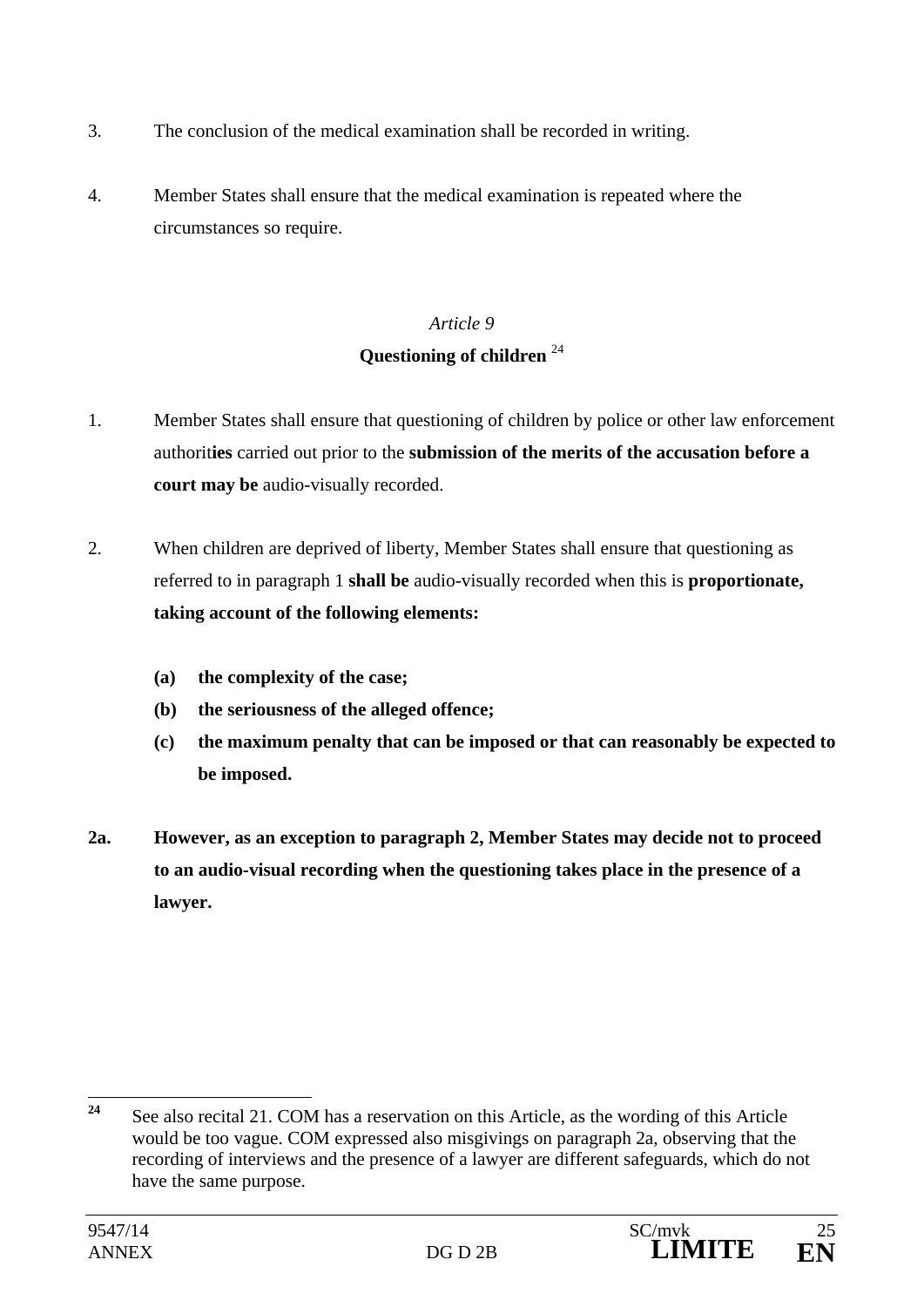- **3. When it is proportionate to make an audio-visual recording in accordance with paragraph 2 but an unforeseeable technical problem renders it impossible to make such recording, the police or other law enforcement authorities may question the child without an audio-visual recording if questioning of the child is imperative** 
	- **a) because of an urgent need to avert serious adverse consequences for the life, liberty or physical integrity of a person; or**
	- **b) to prevent substantial jeopardy to criminal proceedings.**
- 4. **This Article** is without prejudice to the possibility to ask questions for the purpose of personal identification of the child without such audio-visual recording.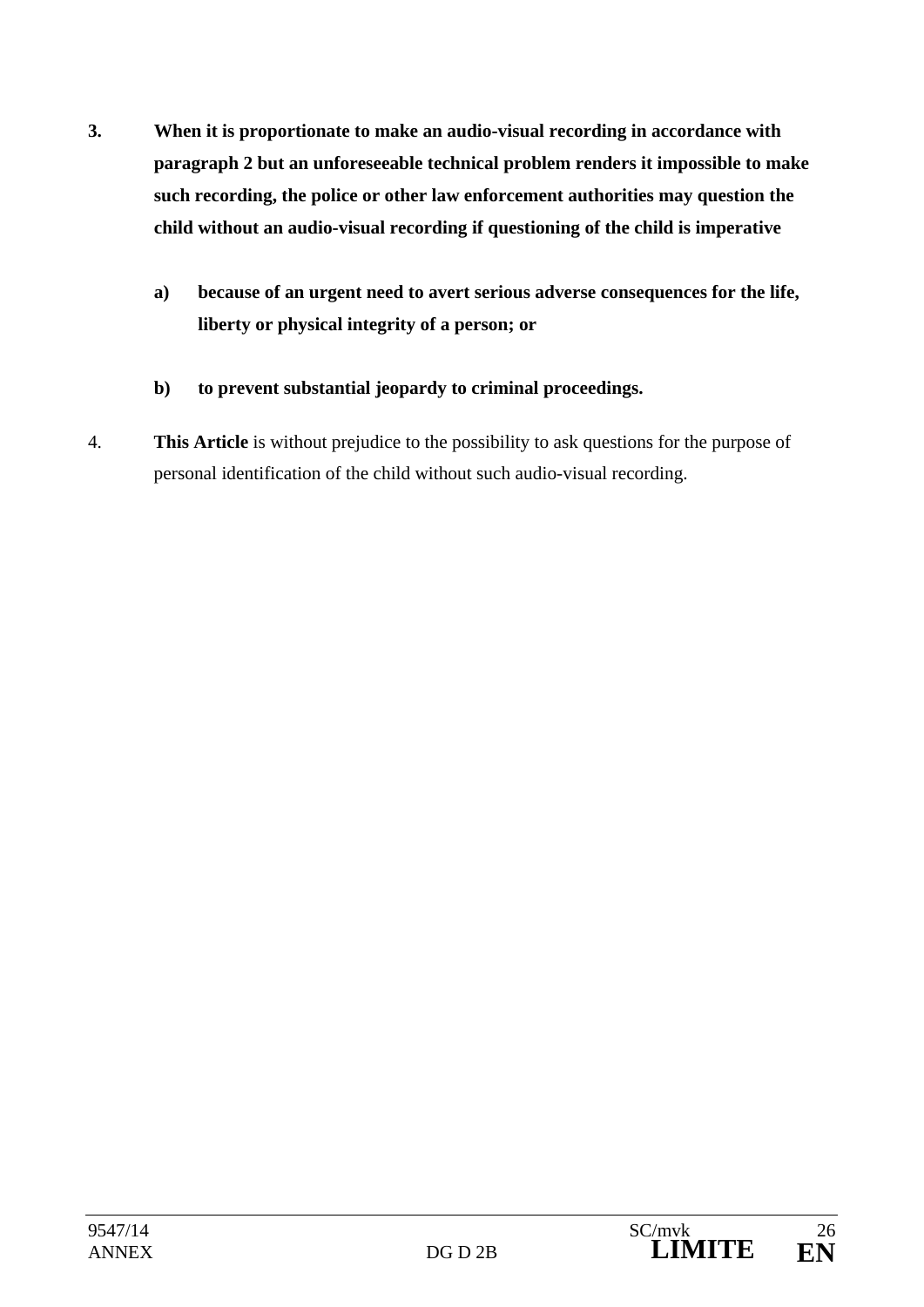## *Article 10* **<sup>25</sup>**

### **Limitation of detention and use of alternative measures**

- 1. Member States shall ensure that **detention of a child at any stage of the proceedings before the final determination by a court of the question whether the child concerned has committed the offence,** shall only be a measure of last resort and for the shortest appropriate period of time. Due account shall be taken of the age and individual situation of the child**, and of the particular circumstances of the case.**
- 2. Member States shall ensure that any **detention** as referred to in paragraph 1 is subject to a periodic review by a court. Such review **shall be carried out either** *ex officio* **by the court, or at the request of the child, of the child's lawyer, or of a judicial authority which is not a court.**
- 3. Member States shall ensure that, **wherever possible,** the competent authorities shall have recourse to alternative measures **instead of detention as referred to in paragraph 1**.

*Article 11* 

### **Alternative measures**

[deleted / moved to Article 10 and recitals]

<sup>25</sup> **<sup>25</sup>** See also recitals 25 and 25a.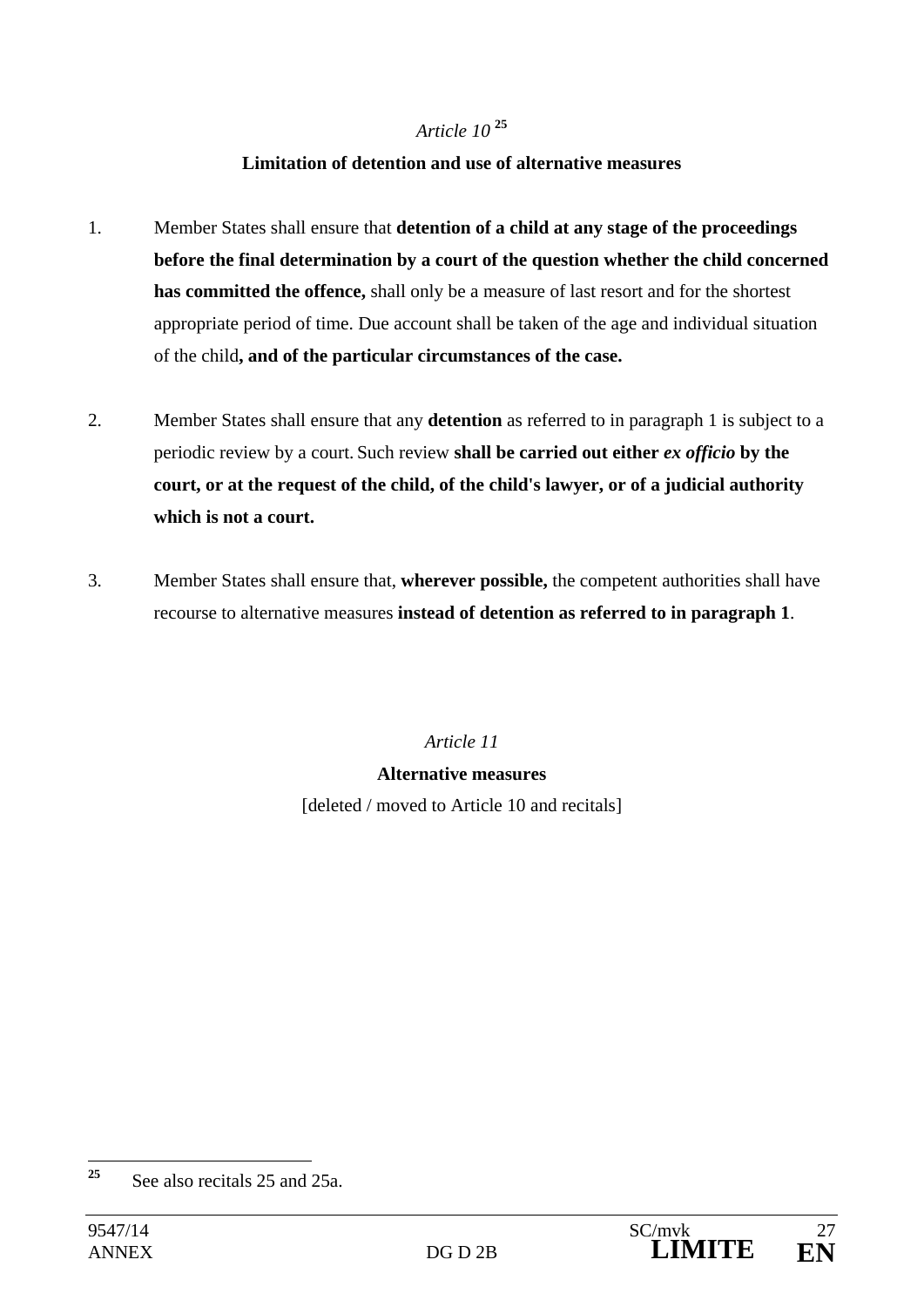# **Specific treatment in case of detention** <sup>26</sup> <sup>27</sup>

- 1. Member States shall ensure that children **who are detained at any stage of the proceedings before the final determination by a court of the question whether the child concerned has committed the offence, are held** separately from adults**,** unless it is considered in the child's best interest not to do so.
- **1a.** When a detained child reaches the age of 18 years, Member States shall **endeavour to** provide the possibility to continue the separate detention where warranted, taking into account the individual circumstances of the detained person.
- **1b. Without prejudice to paragraph 1, children may be detained with young adults unless these persons are not suited for joint accommodation with children.**

 $26$ <sup>26</sup> See also recitals 26 and 26a.

**<sup>27</sup>** In accordance with Article 2(1), this Article, like the rest of the Directive, shall only apply until the conclusion of the proceedings, which is understood to mean the final determination of the question whether the suspect or accused person has committed the offence, including, where applicable, sentencing and the resolution of any appeal. This Article will therefore only concern (pre-trial/provisional) detention. COM considers that this Article should also apply to the execution phase. Contrary to a very large majority of delegations, COM is of the opinion that Article 82(2)(b) TFEU provides a sufficient legal basis in that respect. Further, COM opposes the introduction of paragraph 1b, as it is of the opinion that - in

accordance with international standards - children should be held separately from adults, unless it is considered in the child's best interest not to do so. COM is also concerned that no age limit has been fixed for young adults in the operative part of the text (but see recital 26a).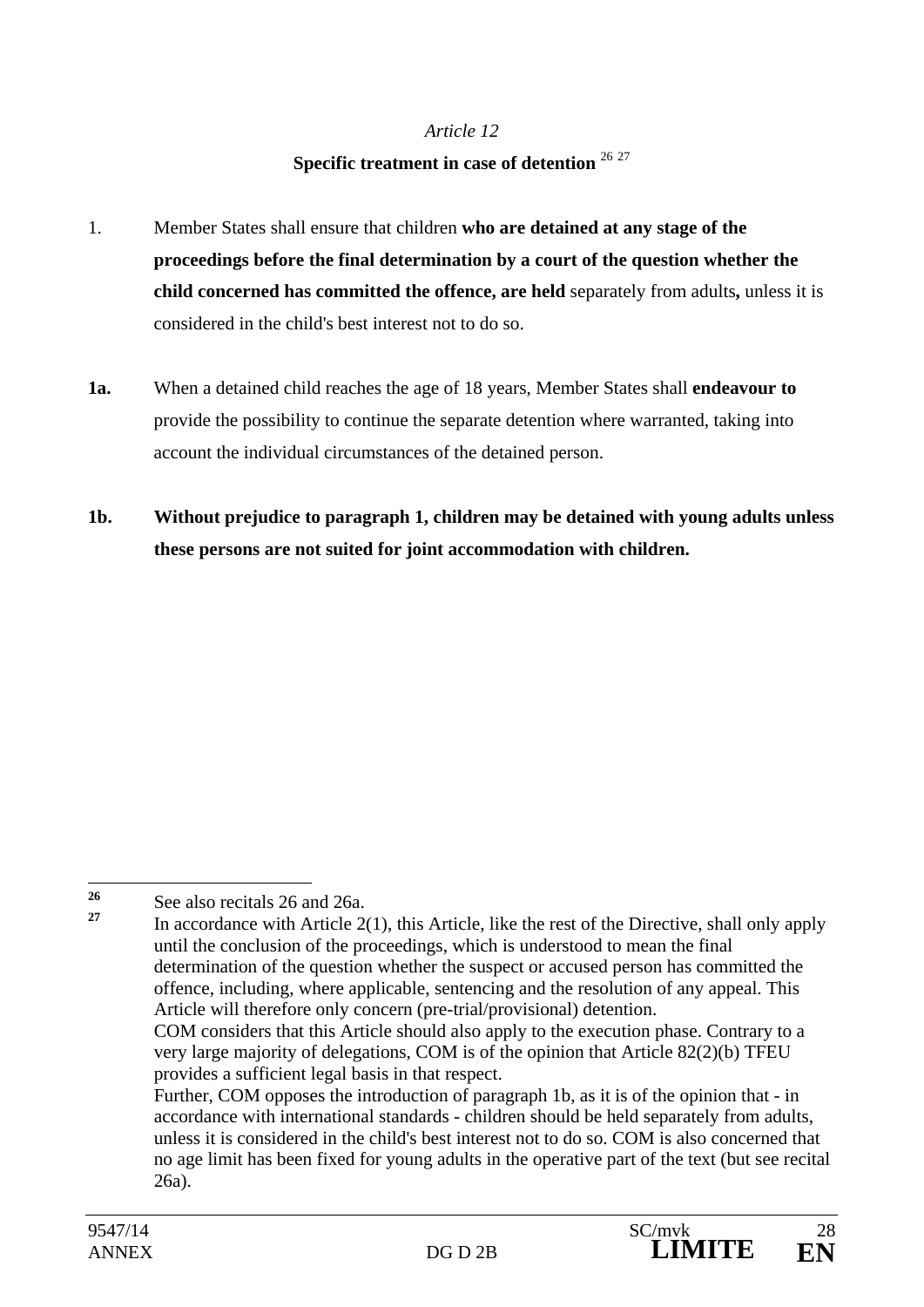- 2. When children are **detained in accordance with paragraph 1**, Member States shall take all appropriate measures to:
	- (a) ensure and preserve the health and physical development of the child,
	- (b) ensure the right to education and training of the child,
	- (c) ensure effective and regular exercise of the right to family life,
	- (d) foster the **child's** future integration into society.

**The measures taken shall be proportionate and appropriate to the period of detention.** 

## *Article 13*

## **Timely and diligent treatment of cases**

1. Member States shall **take appropriate measures to** ensure that criminal proceedings involving children are treated as a matter of urgency and with due diligence.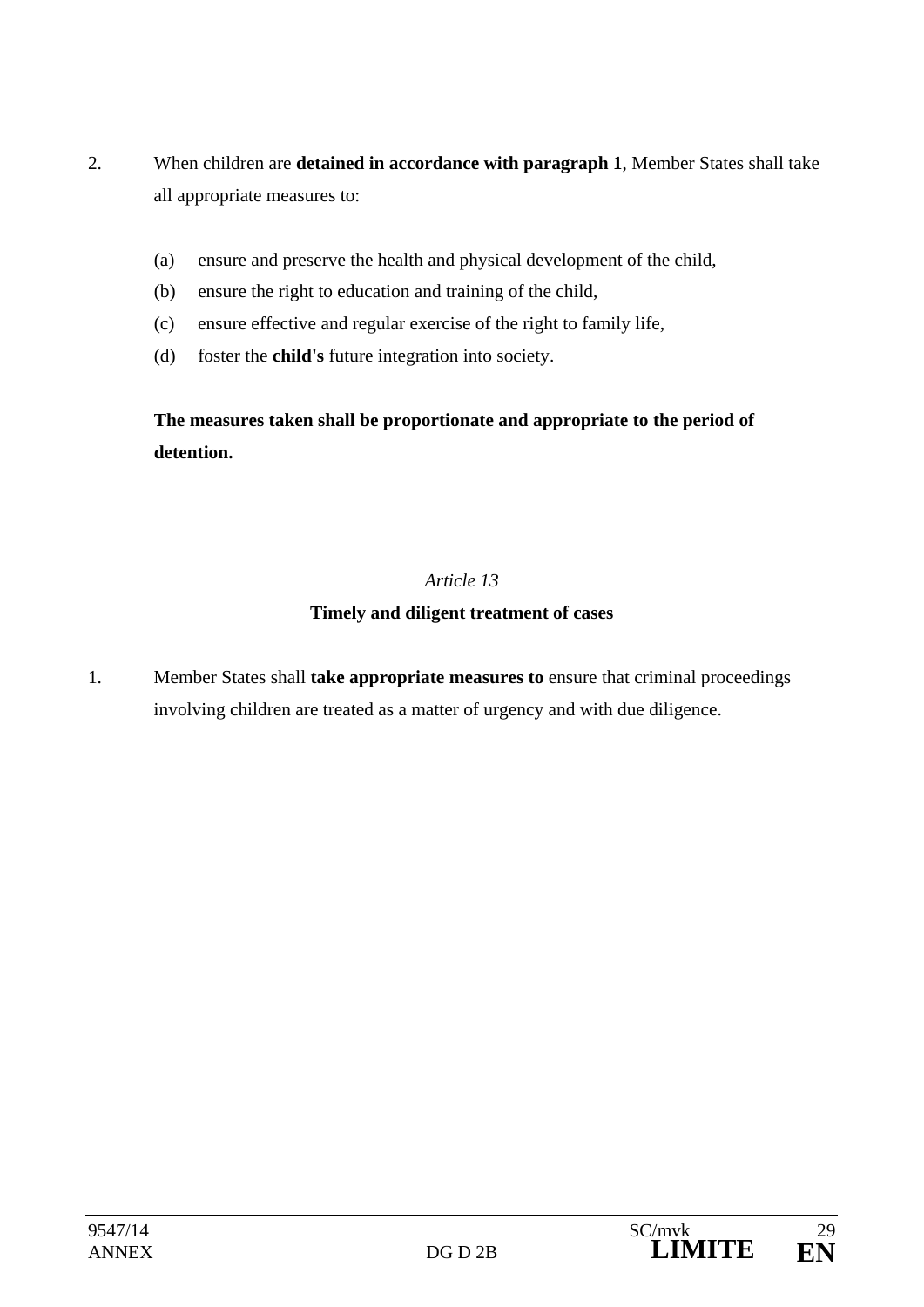## **Protection of privacy 28**

- 1. Member States shall ensure that **the privacy of children during criminal proceedings is protected.**
- 2. **To that end, the Member States shall take appropriate measures, such as protecting the personal characteristics of the child that are taken into account and derive from the individual assessment referred to in Article 7, protecting the records referred to in Article 9(1) and 9(2) and avoiding that any inappropriate use of these records is made, and protecting the images of the child and its family members.**
- 3. **This Article shall not prevent the competent authorities from publicly disseminating information that can lead to the identification of a child when this is strictly necessary in the interest of the criminal proceedings.**

<sup>28</sup> **<sup>28</sup>** See also recital 28.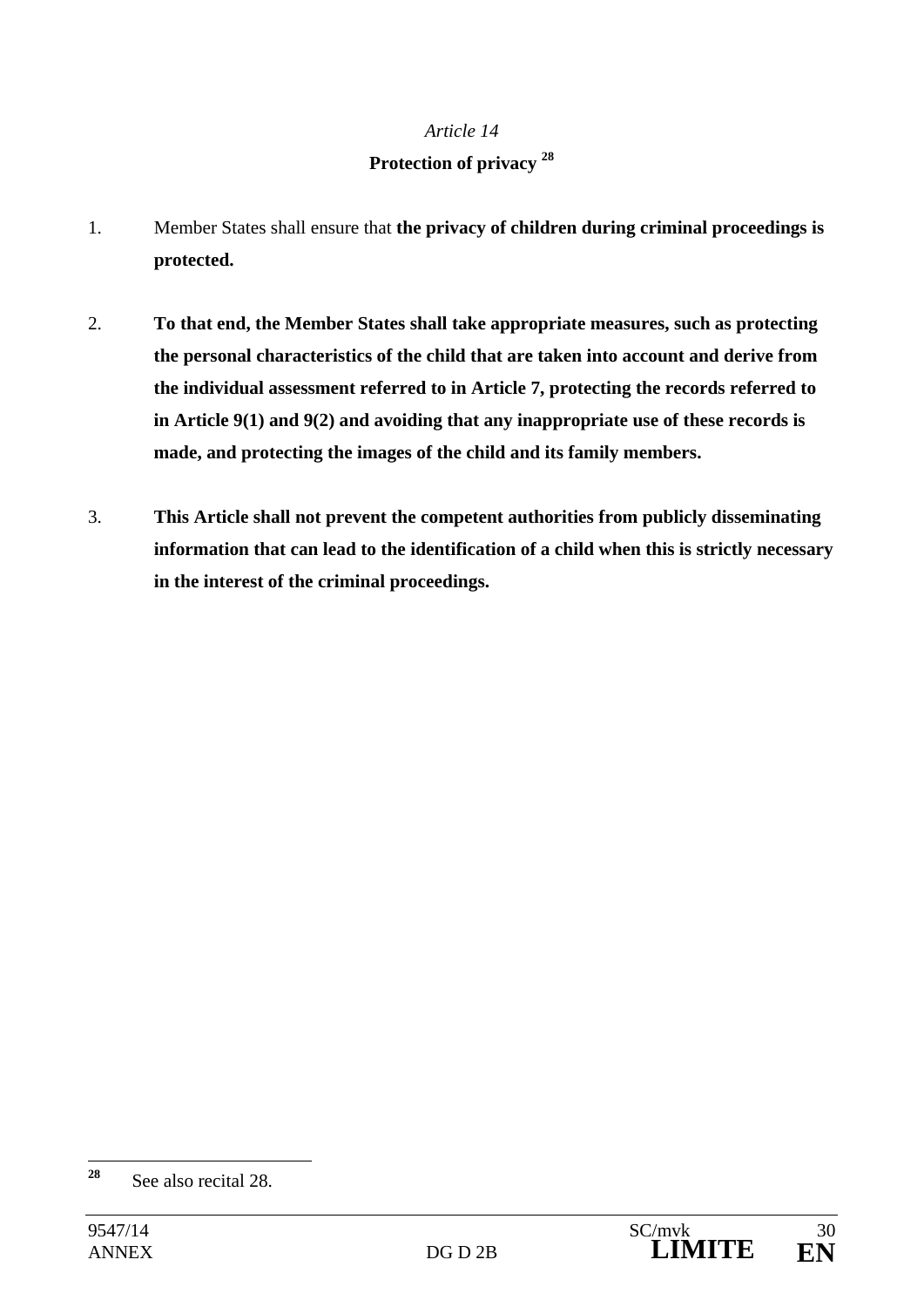## *Article 15* **<sup>29</sup>**

**Right of the child to be accompanied by an adult during the court hearings** 

- **1. Member States shall ensure that children have the right to be accompanied by a holder of parental responsibility during court hearings in which they are involved.**
- **2. In the situations where** 
	- **(a) it is not possible for a holder of parental responsibility to accompany the child during a court hearing in which the child is involved;**
	- **(b) no holder of parental responsibility is willing to accompany the child;**
	- **(c) it would be contrary to the best interests of the child to be accompanied by a holder of parental responsibility; or**
	- **(d) the presence of a holder of parental responsibility could prejudice the criminal proceedings,**

 **the child has the right to be accompanied by another appropriate adult acceptable to the court.**

 $29$ **<sup>29</sup>** See recitals 29 and 29a.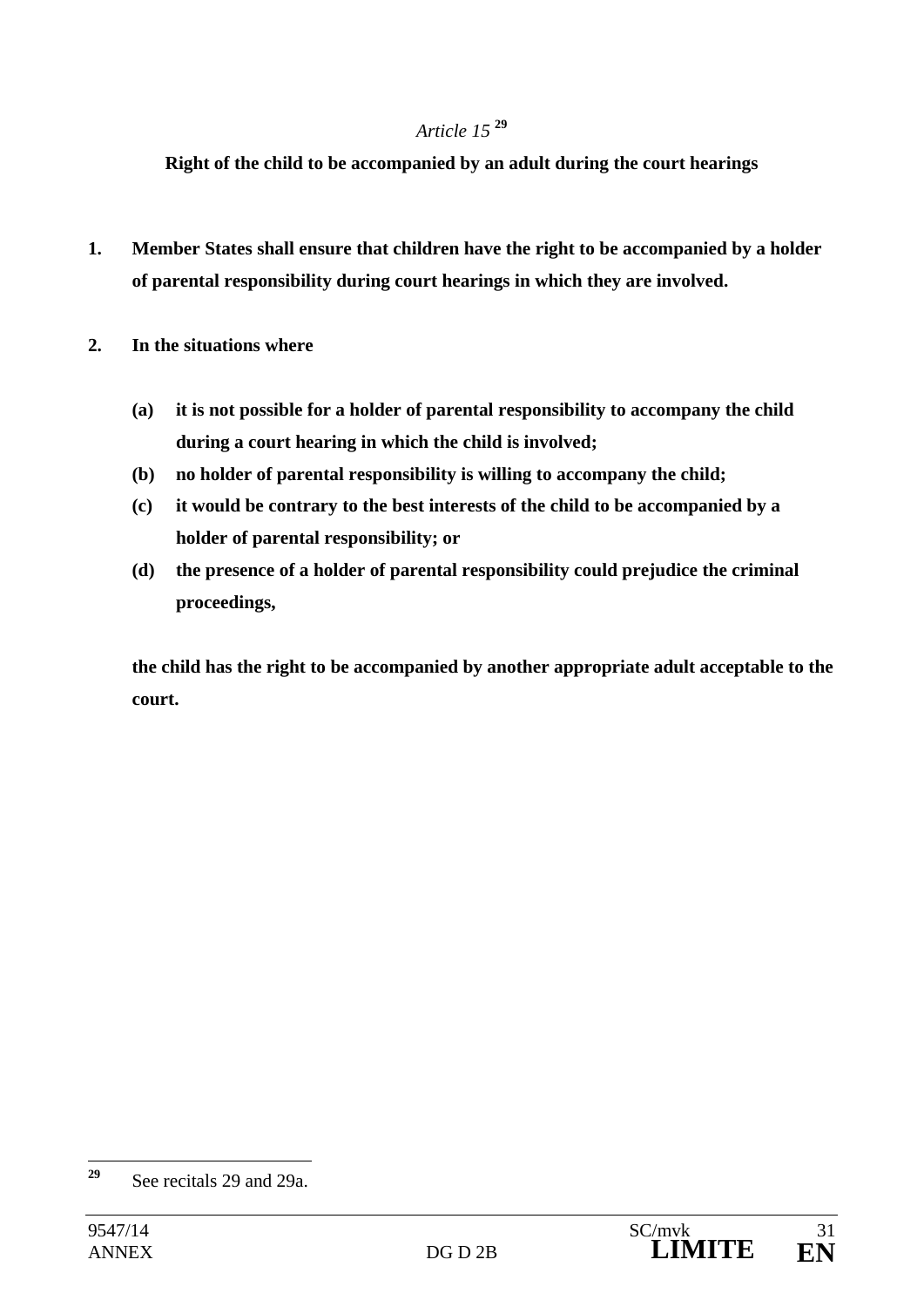## *Article 16* **<sup>30</sup>**

## **Right of children to appear in person at the trial aiming at assessing the question of their guilt**

- 1. Member States shall ensure that children **have the right to be** present at the trial **aiming at assessing the question of their guilt. Member States shall take appropriate measures to promote that children are present at their trial.**
- **2. Member States shall determine in their national law the conditions under which children, who were not present at their trial, have the right to a new trial or another legal remedy at which they can be present and which allows a fresh determination of the merits of the case, including examination of new evidence, and which may lead to the original decision to be reversed.**

## *Article 17* **<sup>31</sup>**

## **European Arrest Warrant proceedings**

Member States shall ensure that the rights **and entitlements** referred to in Articles 4, 5, 6a, 8, 12**(1)**, 13 and 14 shall apply *mutatis mutandis* in respect of a requested child upon his arrest pursuant to European arrest warrant proceedings in the executing Member State.

## *Article 18*

## **Right to legal aid**

**This Directive is without prejudice to national law in relation to legal aid, which shall apply in accordance with the Charter and the ECHR.** 

 $30$ **<sup>30</sup>** See recital 30. COM has a reservation on this Article, in particular on the addition of the term "*other legal remedy*" in paragraph 2.

**<sup>31</sup>** See recital 31a. COM has a reservation on this Article.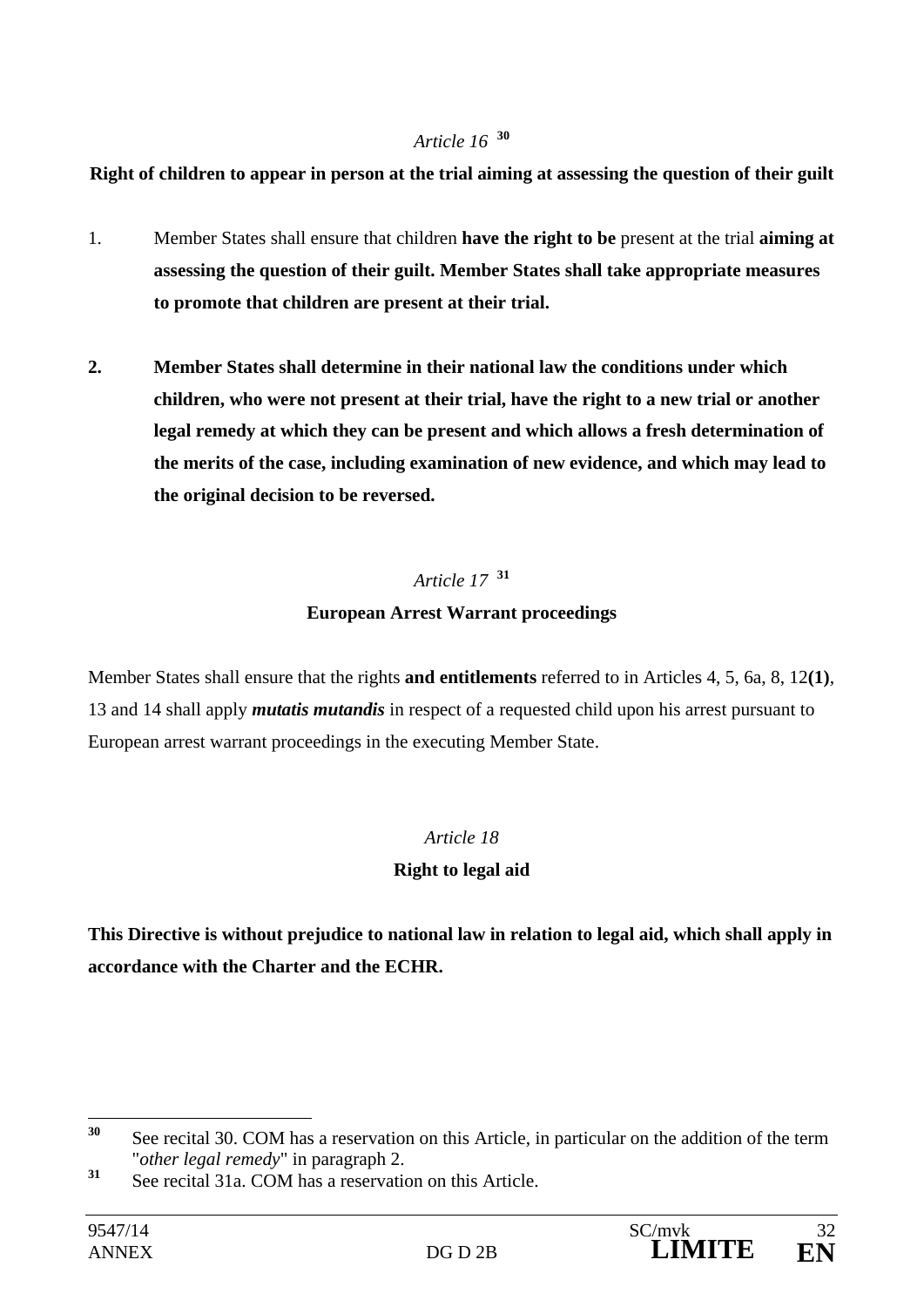# Article 19 **<sup>32</sup> Training**

- 1. Member States shall ensure that law enforcement authorities and staff **of detention facilities** who deal with cases involving children receive **adequate** training **to a level appropriate to their contact with children** with regard to children's legal rights, appropriate interviewing techniques, child psychology, communication in a language adapted to the child and pedagogical skills.
- **1a. Without prejudice to judicial independence and differences in the organisation of the judiciary across the Union, Member States shall request that those responsible for the training of judges and prosecutors involved in criminal proceedings make available the training referred to in paragraph 1.**
- 2. **With due respect for the independence of the legal profession, Member States shall recommend that those responsible for the training of lawyers make available both general and specialist training to increase the awareness of lawyers of the needs of children.**
- 3. Through their public services or by funding child support organisations, Member States shall encourage initiatives enabling those providing children with support and restorative justice services to receive adequate training to a level appropriate to their contact with children and observe professional standards to ensure such services are provided in an impartial, respectful and professional manner.

 $32$ **<sup>32</sup>** COM has a reservation on this Article as it considers that the needs of juvenile justice systems are not adequately addressed by the current wording of this Article.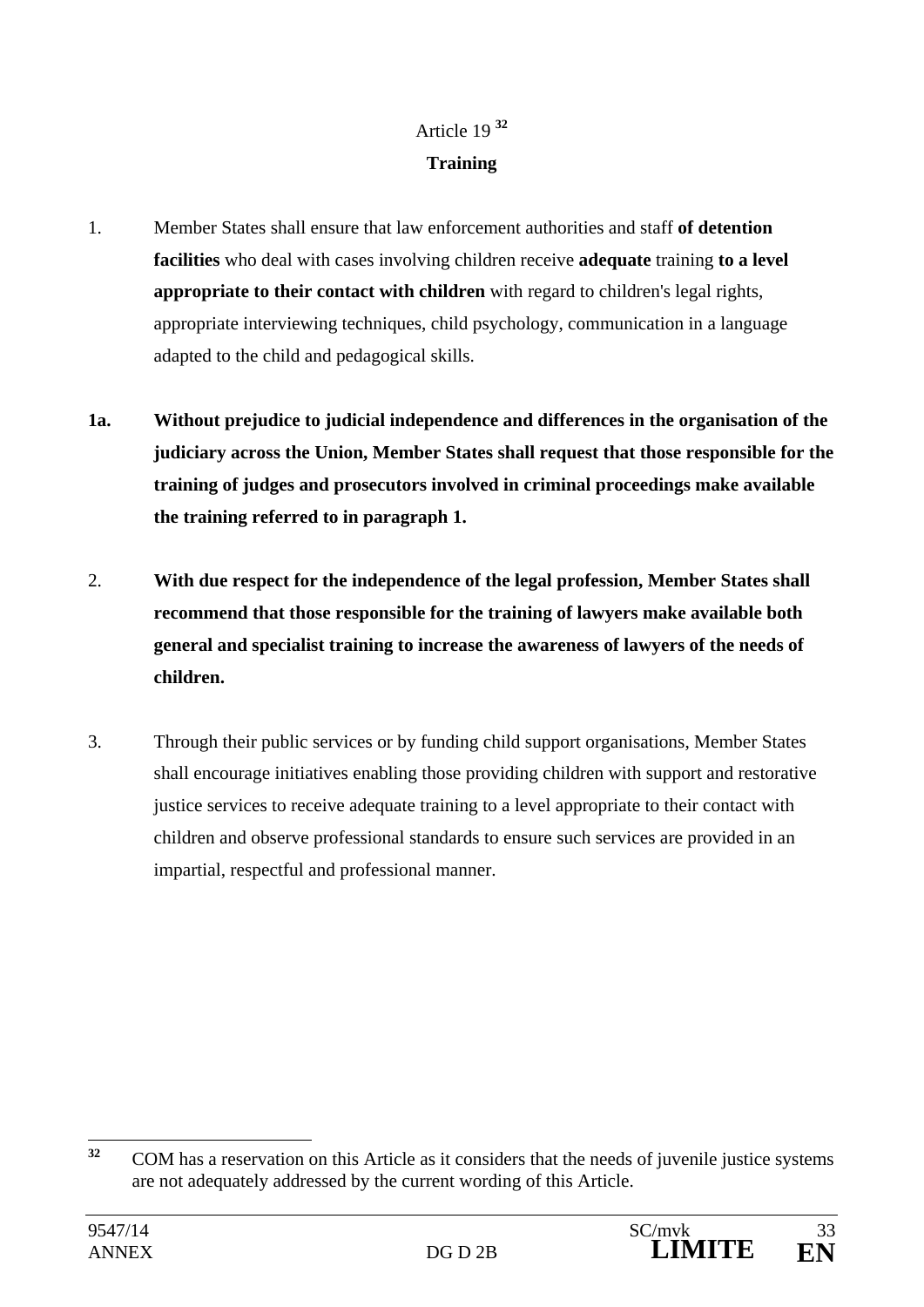## Article 20 **<sup>33</sup>**

### **Data collection**

Member States shall by [*two years after the date mentioned in Article 23.1*] and every three years thereafter, send to the Commission **available** data showing how the rights set out in this Directive have been implemented.

<sup>33</sup> **<sup>33</sup>** See also recital 33.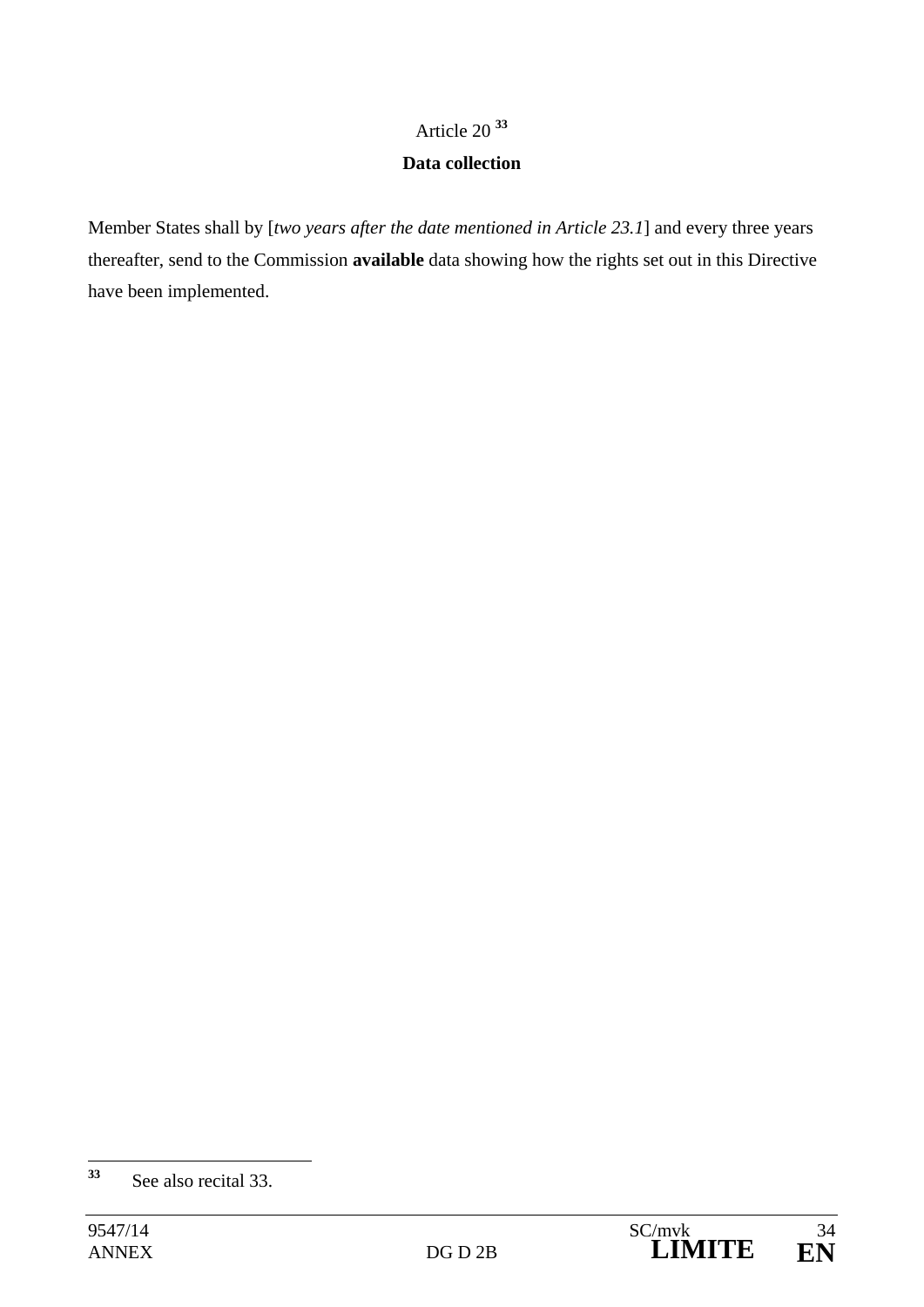## *Article 21* **<sup>34</sup> Costs**

- 1. Member States shall meet the costs resulting from the application of Articles 7, 8 and 9 irrespective of the outcome of the proceedings**, unless these costs are covered in any other way.**
- **2.** <sup>35</sup> **Without prejudice to the right of access to justice, Member States may provide that a court may order to reimburse the costs mentioned in paragraph 1 if the following two conditions are complied with:** 
	- **(a) the child has been convicted; and**
	- **(b) the reimbursement of the costs will not jeopardise the child's further development.**

<sup>34</sup>  $\frac{34}{35}$  See also recital 32.

**<sup>35</sup>** COM, supported by BE, BG, FR and LU, opposes this new paragraph, considering that a reimbursement measure would not be in line with the objective of the Directive which is to ensure and enhance procedural safeguards for children. According to COM, Articles 7-9 are specific protection measures justified by the particular vulnerability of a child. Applying a differentiated regime according to the ruling of the judge would be disproportionate to the aim of the protection measures. Moreover, it could also have a chilling effect on a child's access to justice as it could prevent a child, parent or lawyer from exercising their rights. In general, according to standard ECHR case-law, to be compatible with Article 6(1) ECHR a restriction on the right to access to justice should pursue a legitimate aim and there should be a proper balance between the interests of the State to recover court fees and the interest of the defendant. COM also referred to point 35 of the Council of Europe guidelines on childfriendly justice ("Any obstacles to access to court, such as the cost of the proceedings or the lack of legal counsel should be removed.") Finally, a reimbursement clause could undermine the objective of the directive. Given that Articles 7-9 give Member States a certain discretion, the issue of cost could become de facto part of the proportionality test Member States may apply. The question whether maybe the costs could or could not eventually be recovered would become part of the equation. COM also referred to Article 4 of Directive 2010/64/EU (right to interpretation and translation), according to which "Member States shall meet the costs of interpretation and translation (…), *irrespective of the outcome of the proceedings*." According to COM, the same reasoning should apply in this situation.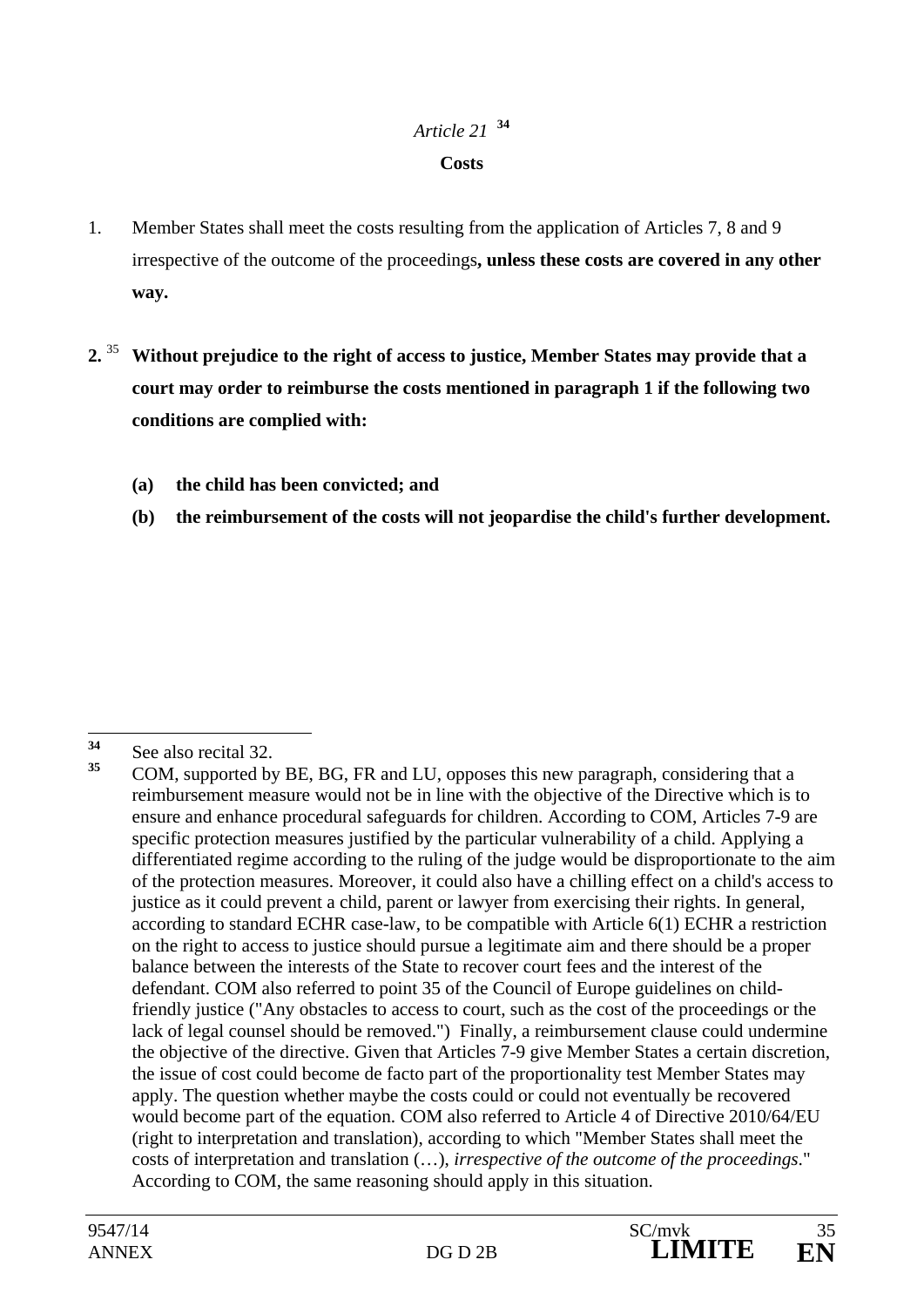### **Non-regression clause**

Nothing in this Directive shall be construed as limiting or derogating from any of the rights and procedural safeguards that are ensured under the Charter, the ECHR, or other relevant provisions of international law, in particular the UN Convention on the Rights of the Child, or the law of any Member State which provides a higher level of protection.

### *Article 23*

### **Transposition**

- 1. Member States shall bring into force the laws, regulations and administrative provisions necessary to comply with this Directive by [**36** months after its publication **<sup>36</sup>**]. They shall immediately inform the Commission thereof
- 2. When Member States adopt these measures, they shall contain a reference to this Directive or shall be accompanied by such a reference on the occasion of their official publication. The methods of making such a reference shall be laid down by the Member States.
- 3. Member States shall communicate to the Commission the text of the measures of national law which they adopt in the field covered by this Directive.

<sup>36</sup> **<sup>36</sup>** COM has a reservation on the period of 36 months.